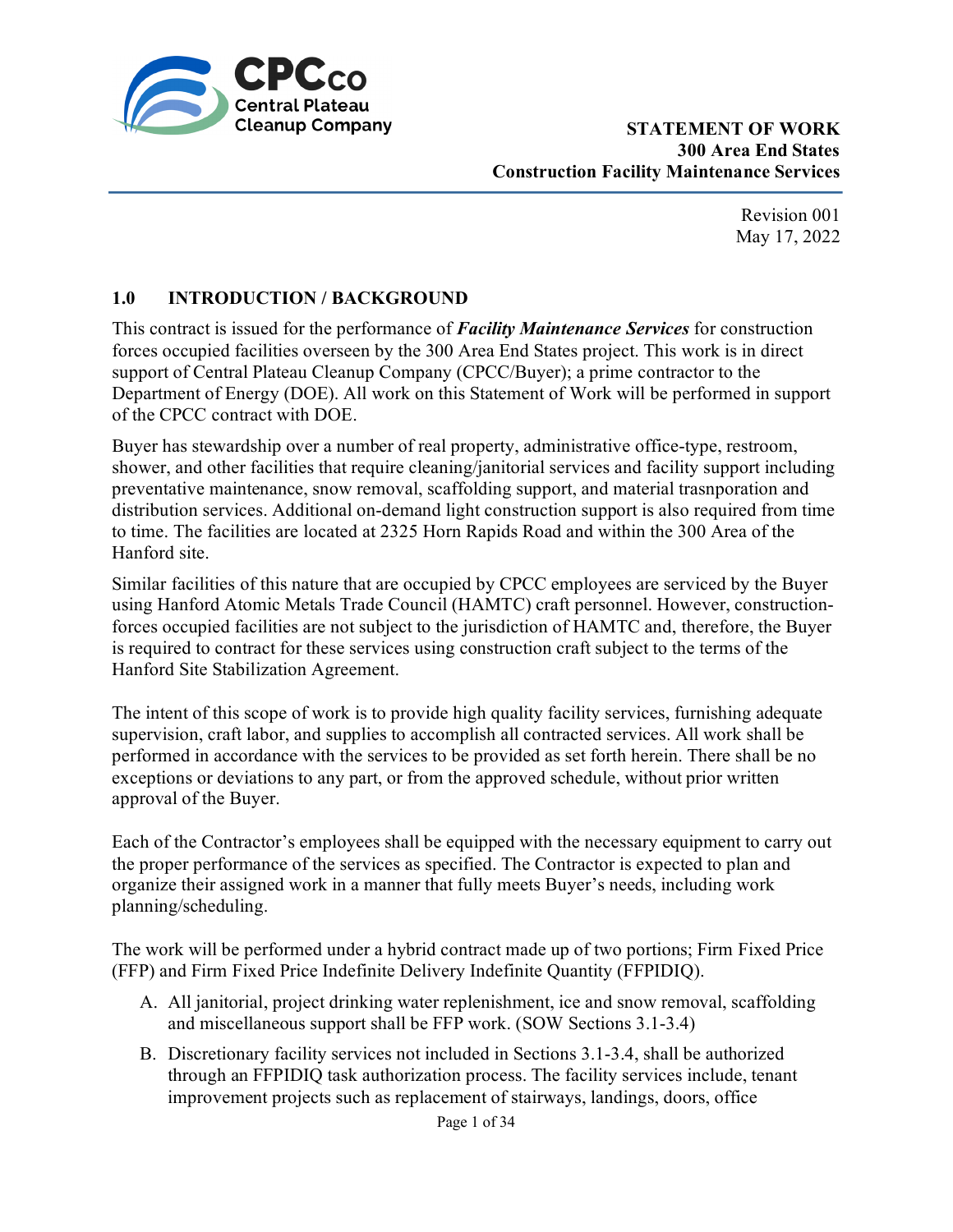

reorientation, gutter replacement; grounds maintenance; office relocation services; minor routine maintenance and repair for individual facility systems such as electrical power & distribution, HVAC system, plumbing, flooring, general carpentry, and utilities system; scaffolding design, erection, disassably, and maintenance.

For administrative purposes, work tasks may be authorized and organized into unique line items using a work release process that segregates costs into distinct Buyer cost control accounts. Contract releases (tasks) will utilize a truncated statement of work that identifies any other unique or specific activities not generally covered by this master statement of work, such as where the work is to be performed, any specific hazards/concerns, and applicable work schedule.

# **2.0 DESCRIPTION OF WORK – GENERAL**

The Contractor shall furnish all personnel, Building Trade craft labor, equipment, material, tools, supplies, supervision, management, and services, except as may be expressly set forth as Buyer furnished, and otherwise do all things necessary to, or incident to, perform and provide the work efforts described. The contractor shall provide on-site staff to manage the services provided by its personnel. The Contractor will be responsible for directing the workforce, quality assurance, contract adherence, and responding to emergency clean-up situations. The Contractor's supervisor will be the point of contact with the Buyer. Services provided shall be scheduled and performed to meet the standards and conditions described in the Scope of Work, Specifications, and Attachments.

A general overview of the trailers and facilities (e.g., designated facilities) affected by this work are listed below, please see the Appendix section for a detailed view.

### *324 Building Mock-up – 2325 Horn Rapids Road*

- o 324 Bldg. Mockup located at 2325 Horn Rapids Road
- o Bldg. A Office Trailer at 2325 Horn Rapids Road
- o Bldg. B Office Trailer at 2325 Horn Rapids Road
- o Bldg. C Restroom Trailer at 2325 Horn Rapids Road
- o MO074 Crew Trailer at 2325 Horn Rapids Road

# *1060 Battelle BLVD*

- o Maintaining Drinking Water Supply only
- *300Area West Village*
	- o MO2232 Office Trailer/300 Area
	- o MO2155 Office Trailer/300 Area
	- o MO2152 Office Trailer/300 Area
	- o MO2315 Restroom Trailer/300 Area
	- o MO2325 Restroom Trailer/300 Area
	- o MO6301 Restroom Trailer/300 Area
	- o MO6116 Conference Room & Office Trailer/300 Area
- *300Area Central Village*
	- o MO3103 Office Trailer/300 Area
	- o MO3104 Office Trailer/300 Area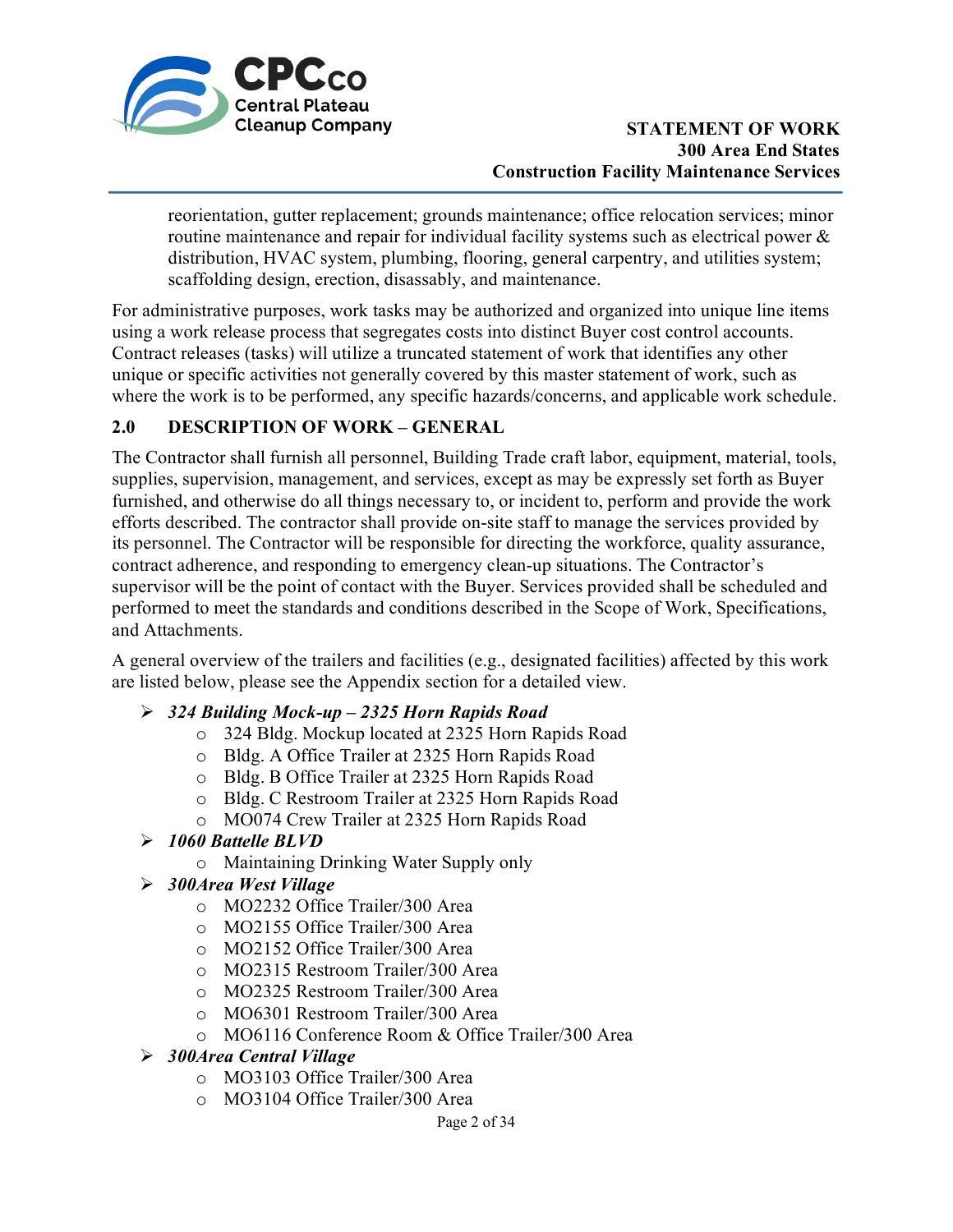

- o MO3105 Office Trailer/300 Area
- o MO2338 Restroom Trailer/300 Area
- o MO895 Restroom Trailer/300 Area
- *300Area Village South of 324 Building*
	- o MO779 Office Trailer/300 Area
	- o MO644 Office Trailer/300 Area
	- o MO245 Office Trailer/300 Area
	- o MO985 Office Trailer/300 Area
	- o MO2311 Restroom Trailer/300 Area
- *300Area Village West of 324 Building*
	- o MO246 Office Trailer/300 Area (With two restrooms)
	- o MO986 Office Trailer/300 Area
	- o MO061 Shower Trailer/300 Area
	- o MO3102 Office Trailer/300 Area
	- o Future: MO2220 Office Trailer/300 Area
	- o Future: MO2327 Restroom Trailer/300Area

#### *300Area Inside 324 Building Fence line*

- o MO987 Small Conference Trailer/300 Area
- o MO1112 Office Trailer/300 Area (With two restrooms)
- o MO6107 Office-Control Trailer/300 Area

### *300Area South of Cypress:*

- o Maintenance Laydown Yard
- o MO3101 Small temperature-controlled storage
- o MO265 Office Trailer/300 Area (with two restrooms)
- o MO262 Storage Trailer/300 Area (with two restrooms)
- o MO263 Storage Trailer/300 Area (with two restrooms)

### *300Area Conexes and MISC Facilities*

- o CC0371 Occupied Conex/Mask Issuing Station/300Area
- o CC0837 IH Conex
- o CC1047 Radcon Conex
- o CC0714 IH Conex (PPE Storage Temp Controlled)
- o Other locations as requested by the project
- \*\*NOTE\*\* Two facilities are noted as "Future" they are pending relocation and installation in the 300-Area for later on in the year of 2022. They will not require services until that time. Additional locations may be added to the scope during the course of this contract.
- \*\*NOTE\*\* MO262 and MO263 are storage locations and only require janitorial services like bathroom cleaning and emptying garbage once a week. All other service items are required for these locations.

### **3.0 DESCRIPTION OF WORK – SPECIFIC**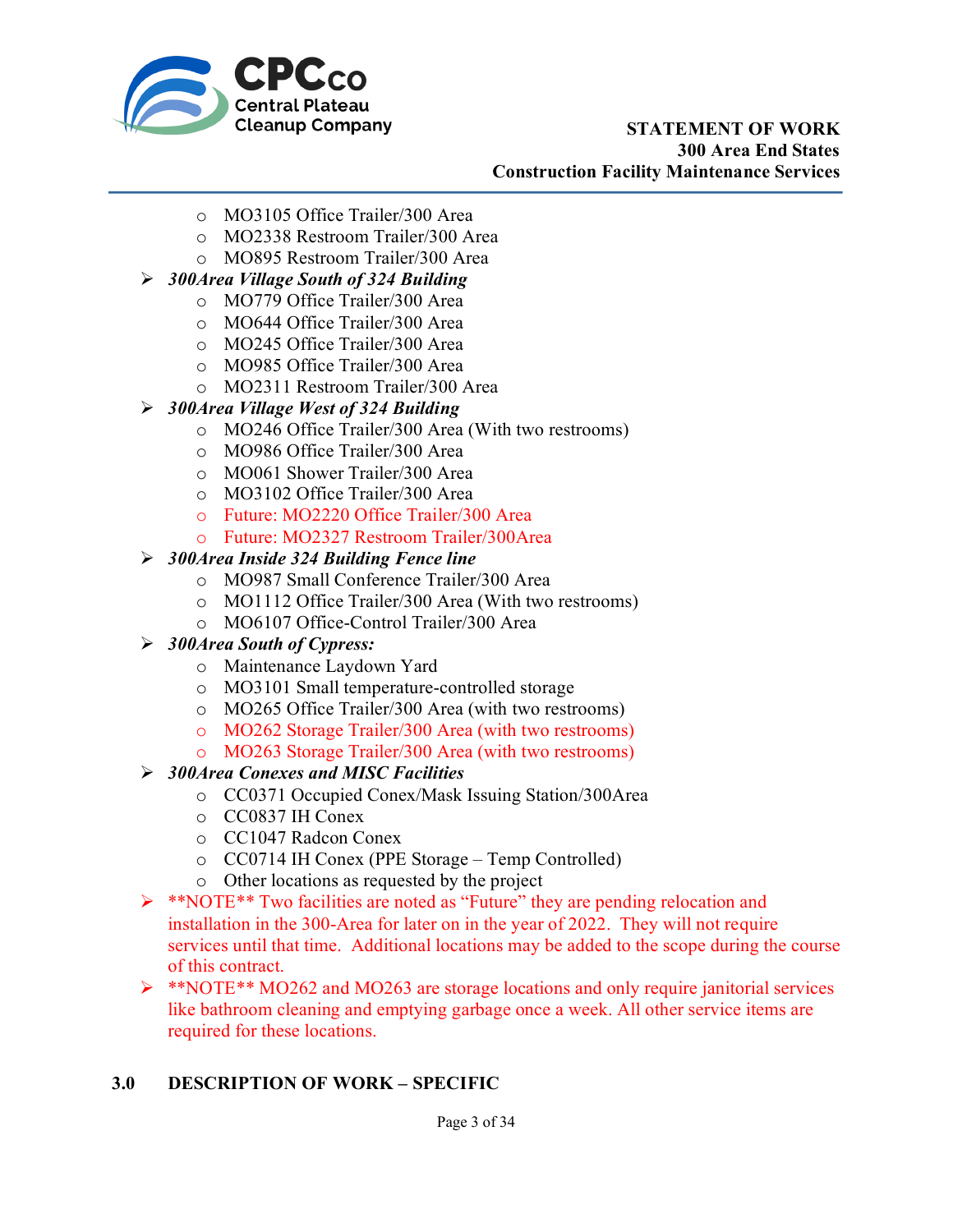

The work scope for this activity includes the resources, material and/or equipment necessary to accomplish the following CPCC activities:

## **3.1 Custodial/Janitorial Services**

The Contractor shall perform custodial and related services in all designated spaces including interior and exterior spaces, comprised of, but not limited to foyer, halls, bathrooms, showers, work areas, kitchens, living or social areas, entrance ways, lobbies, storage areas, sidewalks, yards, and stairways. Contractor shall provide all personnel, labor, equipment, vehicles, material, tools, supplies, supervision, management, and services, except as may be expressly set forth as Buyer-furnished, and otherwise do all things necessary to, or incident to, perform and provide the services described herein.

These standards are an outline of general expectations of cleanliness but are not meant to replace or supersede the latest industry standards or materials and equipment manufacturers' recommendations.

## **3.1.1 Basic Cleaning Services**

The Contractor shall provide standard custodial services for the work items listed below. The Contractor shall provide all labor, equipment, and means to collect and transport materials from Buyer's facilities to storage and loading areas as designated. The frequency represents the minimum standard for services. The listed areas have been assigned a minimum cleaning frequency to establish a required base level of cleaning. Cleaning in these areas may require more attention than the minimums listed to achieve desired results. For example, large or more heavily used facilities may require more frequent services.

A. Daily Cleaning – the following is a list of areas/items to be cleaned daily

- i. Cubicle Workstation and Office Areas Collect and remove trash from each office, cubicle, utility closet, supply room, computer room, and around the exterior of the buildings. Replace all plastic trash can liners.
- ii. Conference Rooms clean all dry eraser boards unless "SAVE" is written on them. Use approved cleaner. Clean all conference tables with a disinfectant cleaner. Empty and re-line waste cans.
- iii. Restrooms/Shower Rooms/Locker Rooms dust mop all tiled floors. With disinfectant, wet mop restroom floors, wash toilets, urinals, sinks, modesty panels and partitions, clean all wall mounted mirrors. Ensure that soap, toilet paper, toilet seat covers, urinal blocks, air freshener, feminine hygiene, and hand towel dispensers in all locations are replenished and full of product. Clean entry/exit doors and door handles with disinfectant. Replace deodorant blocks as needed. Empty and re-line waste cans. Restrooms/Showers/Locker Rooms shall be free of discarded material and trash shall be emptied to prevent the containers from overflowing. Spot clean all dirt and smudges from walls and partitions. Partitions,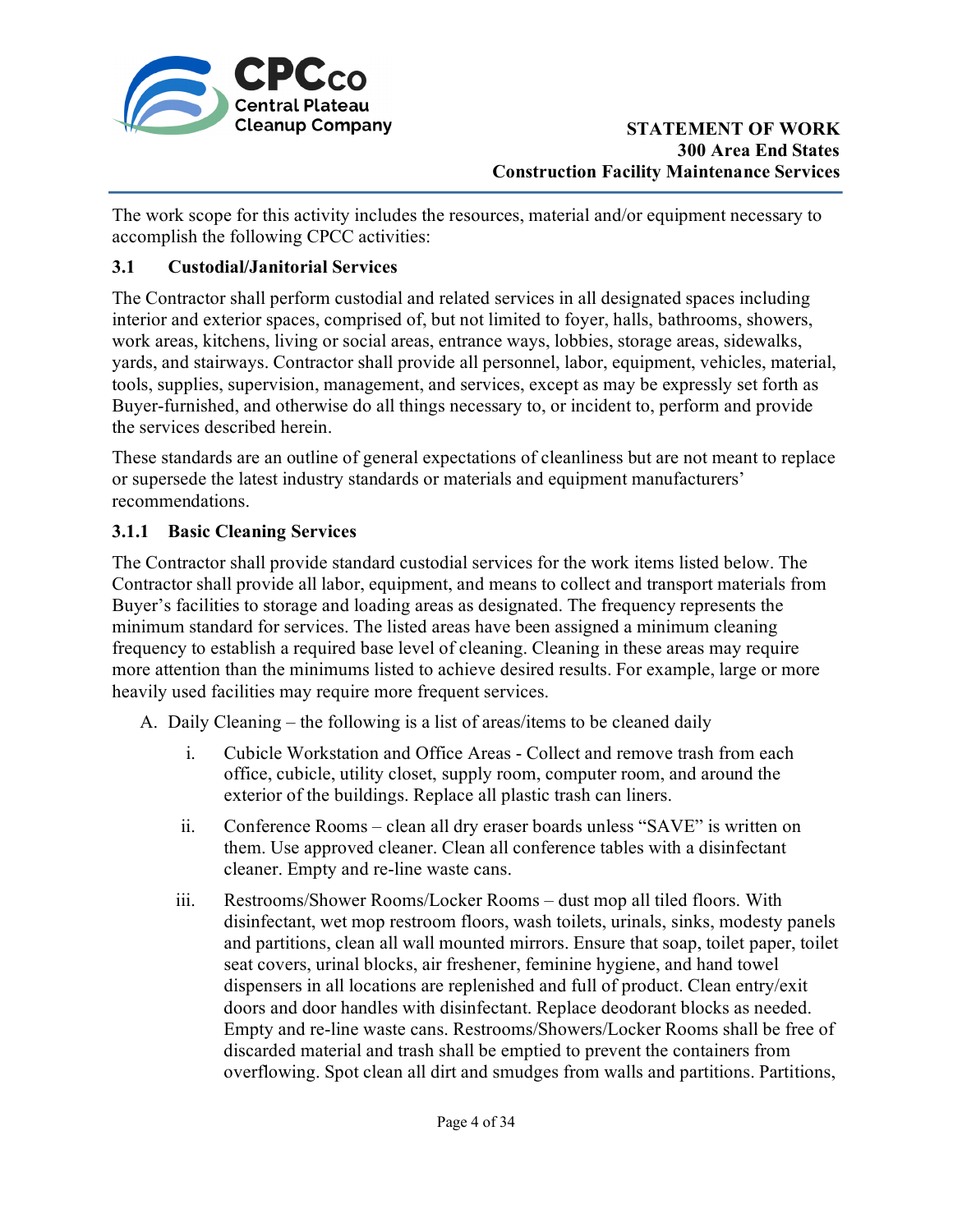

doors, vents, sills, and walls shall be free of dust, dirt, bodily fluid and waste, and graffiti. Ensure all cleaned surfaces are streak free.

- iv. Kitchen and Lunchroom Area Damp clean and sanitize all vertical and horizontal surfaces including countertops, cabinet handles, and other appliance fronts. Refill paper towel and soap dispensers. Empty and re-line waste cans. Clean the interior and exterior surfaces of microwave ovens and exterior of refrigerators. Cleaning of exterior surfaces shall be limited to exterior doors, accessible sides/tops, and handles. It is not expected that the Contractor move appliances or go to extraordinary measures (use ladders or removing/lifting of appliances) to clean exterior surfaces. At the conclusion of each cleaning sequence, refrigerators, countertops, and microwave ovens shall be clean, sanitized, and free of spillages, food crumbs, spots, smudges, marks, and soil.
- B. Weekly Cleaning The following is a list of items to be cleaned on a weekly basis.
	- i. Carpeting Carpet surfaces are to be free of dirt, dust, and other debris. Vacuuming shall be done weekly in such a manner that will protect the integrity of the carpet and prolong wear. Corners, boarders, and baseboards shall also be vacuumed with an edge cleaning tool. Carpet surfaces shall be free of removable spots, soiled traffic patterns, dirt, dust, debris, gum, and crusted material
	- ii. Building entrance/vestibule Police and clean all entrance and exit areas, including entrance doors and the cleaning and sanitizing of drinking fountains. Vacuum and clean interior and exterior floor mats. After vacuuming or cleaning, mats shall be free of all visible lint, litter, soil, and other foreign matter. Soil and moisture underneath mats shall be removed, and mats returned to their normal location. Mats shall have no areas of deterioration or fuzzing as a result of harsh brushing or scrubbing. They shall receive weekly cleanings and routine inspections based upon the manufacturer's instructions. Any mats and runners that are found to be non-repairable or cannot be cleaned shall be brought to the attention of the Buyer so they can be replaced.
	- iii. Non-carpeted floors sweep all public non-carpeted floor areas including wet mopping with appropriate cleaning product specific to cleaning materials such as tile, linoleum, marble, or granite floors, stairs, and cement areas, etc. (restroom floors are mopped daily see 3.1.A.iii). Non-carpeted areas shall be clean, sanitized, and free of spillages, food crumbs, spots, smudges, marks, and soil. Floors shall be free of streaks, mop strand marks, and skipped areas. The finished area shall have a uniform luster.
	- iv. Horizontal Surfaces all horizontal services including metal, brass, woodwork shall be free of dust dirt, oil spots, or smudges. Cabinets and desks with papers, computers, and keyboards shall not be disturbed.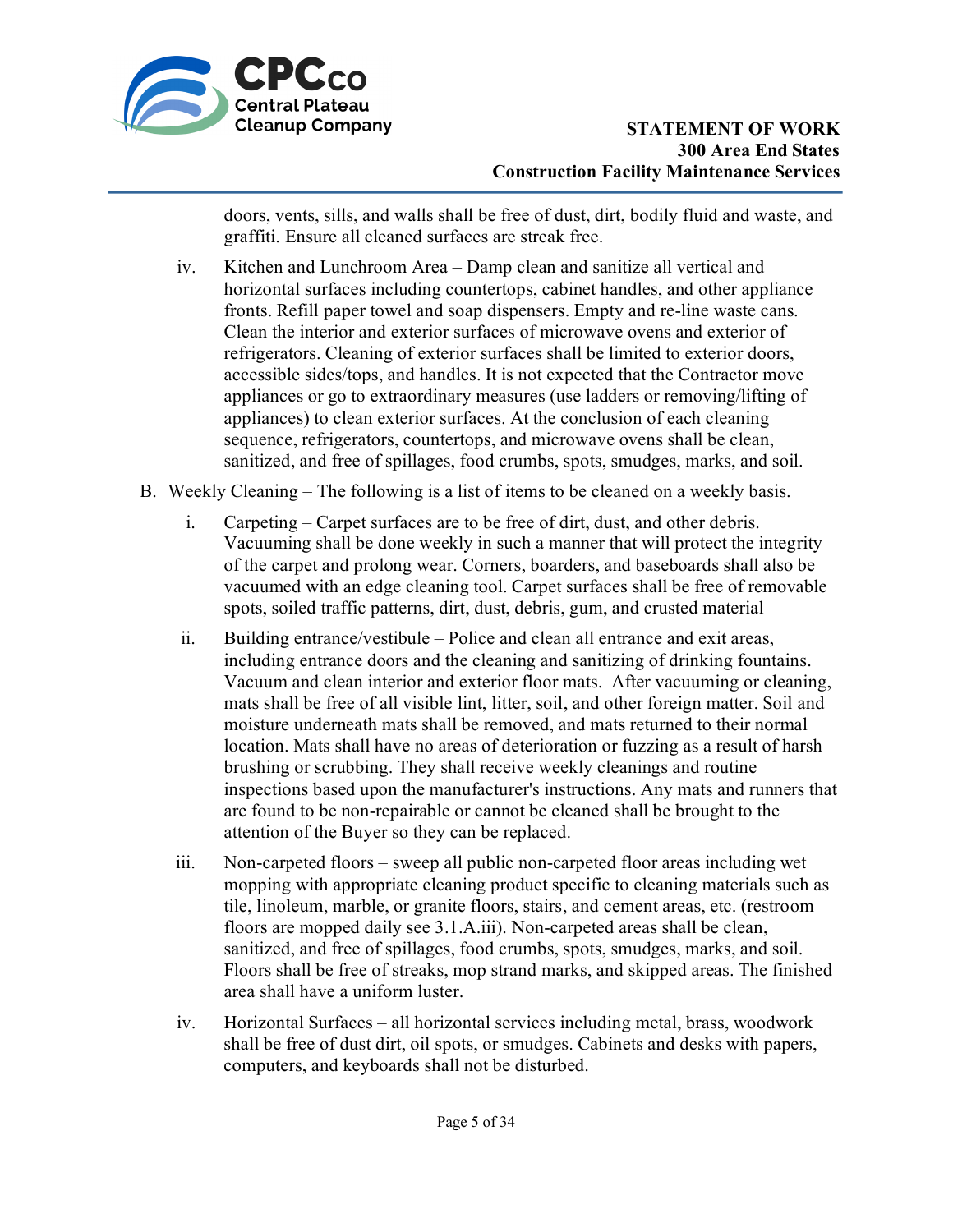

- v. Exterior Trash Containers Trash containers and ash receptacles shall be emptied and kept clean, odor-free, and free of dirt, dust, ash, cigarette butts, debris, residue, and spilled material. Sand in ash receptacles shall be replenished as necessary. Plastic liners for all trash containers shall not be torn, worn, or contain residue.
- C. Monthly Cleaning The following is a list of items to be cleaned monthly.
	- i. Dusting of Blinds and Coverings: All blinds and coverings, cord tapes, and valances shall be clean and free of dust and spots. Blinds and coverings that are not operating properly shall be reported to the Buyer for repair.
	- ii. Recyclables/Universal Waste Contractor shall ensure that recyclables/universal waste are collected and placed in the designated holding areas on a schedule that will maximize the quantity of materials removed from the premises. Place any found recyclable materials in Buyer-provide containers/receptacles. The Contractor shall monitor containers to prevent littering of holding area. No trash shall accumulate in holding area. Additional collections of recyclable/universal waste materials may be required on an irregular basis and will be coordinated with the Buyer. The Buyer will contract with a company to remove recyclables/universal waste from centrally designated location. Buyer will furnish containers in sufficient quantities for the collection of material prior to removal to the designated holding area.
- D. Quarterly Cleaning The following is a list of items to be cleaned on a quarterly basis.
	- i. Interior/Exterior Windows Windows shall be clean and free of dirt, grim, streaks, tape substances, and excessive moisture. Window sashes, sills, woodwork, and other surroundings of interior glass shall be free of drippings and other watermarks. Windows that have window film shall be cleaned using the manufacturer's instructions for window washing. The Contractor is required to accomplish window washing work consistent with Hanford site safety requirements. Adequate fall protection for window washers is required to be provided by the Contractor
	- ii. Refrigerators Contractor shall remove spoiled, perishable, unmarked, and/or expired food items from refrigerators and place them in existing trash receptacles. Perishable foods include meat, poultry, fish, eggs, tofu; dairy products; cooked pasta, rice, and vegetables; fresh, peeled and/or cut fruits and vegetables. Food items does not include prescription medications
	- iii. High Surfaces (Above 70 Inches) Dust doors, view windows, partitions, bookcases, and any other glass or plexiglass 70" above the floor. Surfaces shall be cleaned and free of dust and cobwebs. This does not include the removal of vents, tiles, or fixtures to accomplish high cleaning.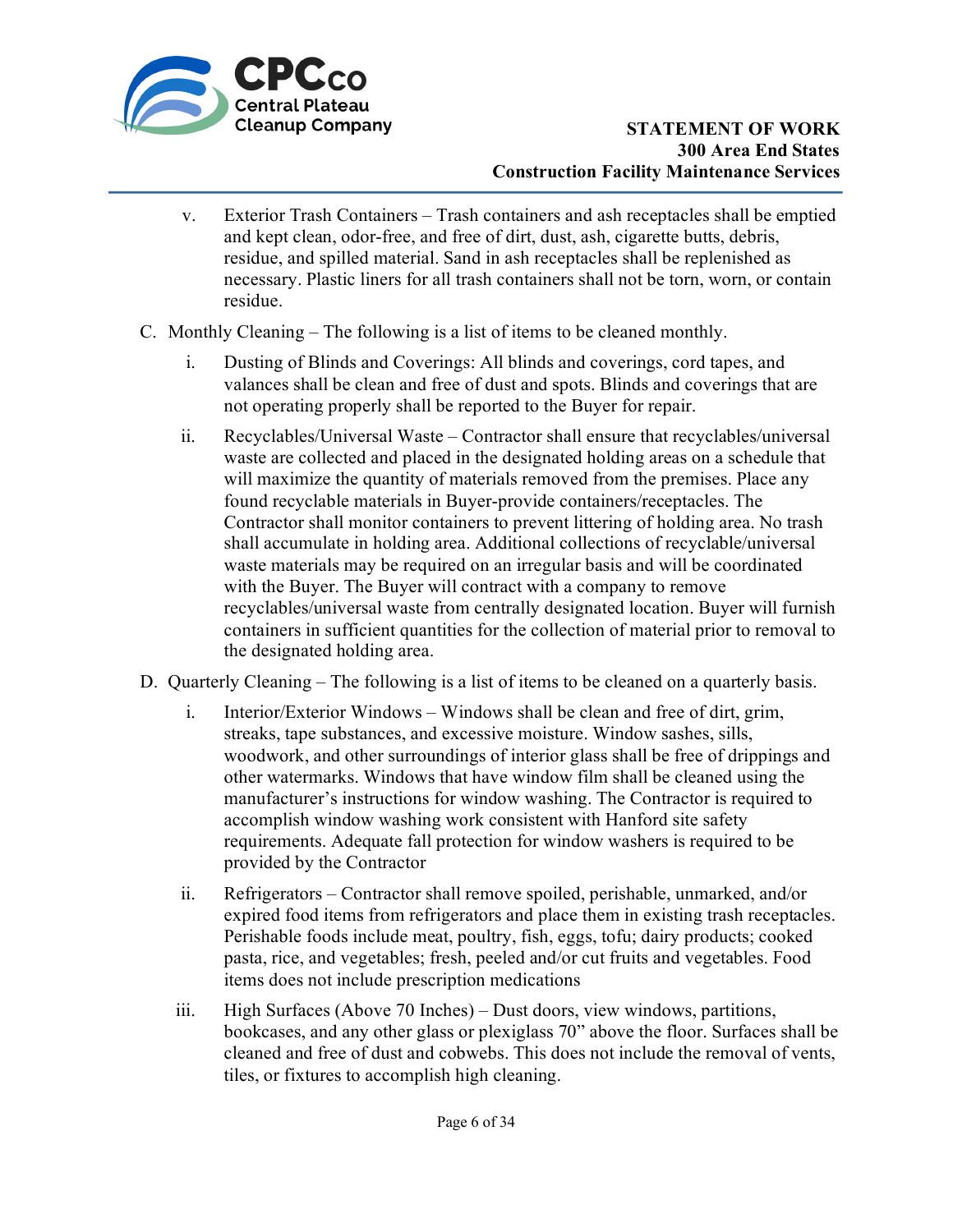

iv. Exterior Hard Surfaces – All areas (sidewalks, brick areas, hard surfaces, parking areas, docks, platforms, driveways, ramps, lanes, etc.) shall be clean and free of dirt, debris, gum, litter, gravel, weeds, oil, and grease. All canopies/overhangs on buildings and anything affixed to or included in the surfaces of canopies/overhangs shall be clean and free of all dirt, dust, cobwebs, nests, bird excrement, trash, and debris. No residual dirt shall remain after the removal of the debris.

## **3.1.2 Emergency or Special Event Cleaning**

Upon notification, the contractor shall perform emergency or special event cleaning as required in any building, area, or room covered under this contract. The Buyer shall order cleaning services through issuance of a FFPIDIQ order for the appropriate and required work task(s). Contractor shall begin emergency work, as determined by the Buyer, within one hour of notification, which may be verbal. The Buyer's designated representative will notify the contractor as soon as a special event requirement is known, but no less than 24 hours prior to the event. Completion schedule shall be determined for each delivery order.

### **3.1.3 Basic Cleaning Requirements**

- A. Trash Trash must be properly disposed of in the designated trash areas. All trash containers shall be emptied and returned to their initial location. Boxes, cans, and papers placed near a trash receptacle and marked "TRASH" shall be removed. Any obviously soiled or torn plastic trash receptacle liners shall be replaced. The trash shall be deposited in the nearest outside Buyer-designated trash collection container. Trash receptacles shall be left clean, free of foreign matter, and free of odors. A separate Buyer contracted trash removal company will haul all solid waste and non-recyclable trash from the premises to an approved solid waste disposal facility.
	- i. Holding areas for solid waste accumulation will be identified by the Buyer. All such materials shall be emptied into the appropriate containers with no overflow of these materials in the area around the container. The overflow of materials from containers and dumpsters shall be picked up by the Contractor from the ground and floor area of the waste removal equipment.
	- ii. The Contractor shall notify the Buyer of any item or material identified by the Environmental Protection Agency (EPA), and State and local regulatory agencies as hazardous waste, hazardous materials, or Universal Waste, observed in the trash receptacles. Typical prohibited wastes include but are not limited to fluorescent light bulbs, thermostats, thermometers, most chemicals, and batteries (40 CFR Parts 260-273).
- B. Cleaning Supplies Contractor shall supply all cleaning materials and consumable materials, paper towels, toilet paper, sanitary napkins, garbage bags (large & small), hand sanitizer and any other related materials. Inventory is the responsibility of the Contractor. All dispensers shall be filled with Contractor provided supplies. The supplies for Buyer-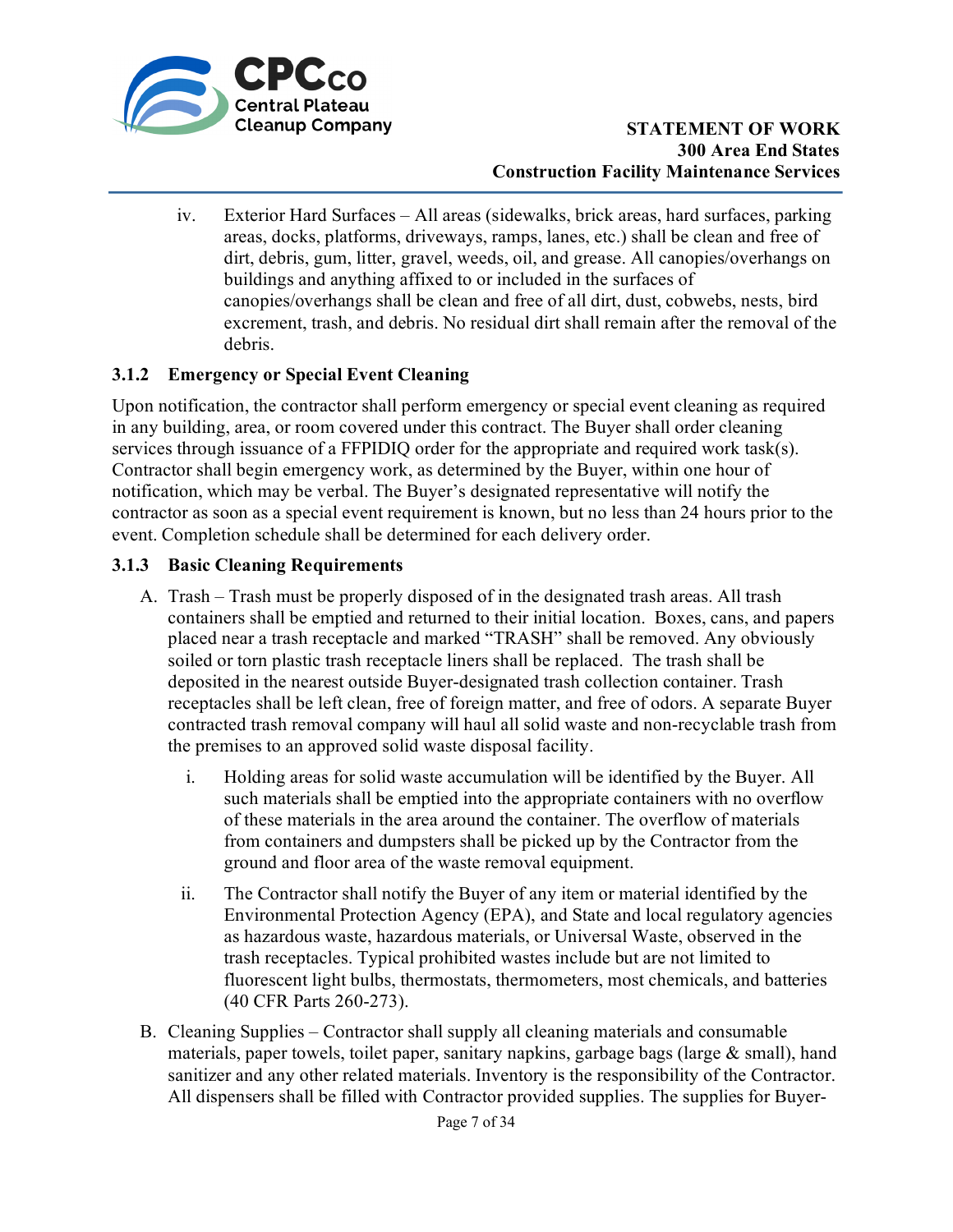

provided dispensers shall be compatible with the dispenser's manufacturer's requirements. Chemical inventory/reporting, labeling, and storage shall be in accordance with the requirements of Special Provisions – On Site Services (SP-5).

- C. Cleaning Equipment Contractor shall supply all cleaning equipment necessary to perform the services including but not limited to vacuums, mops, buckets, dusters, dust pans, ladders, safety/warning signage, and brooms. The Contractor shall utilize vacuum cleaners that meet the requirements of the Carpet and Rug Institute "Green Label/Green Label Plus" Testing Program, [http://www.carpet-rug.org/commercial](http://www.carpet-rug.org/commercial-customers/cleaning-and-maintenance/seal-of-approval-products/vacuums.cfm)[customers/cleaning-and-maintenance/seal-of-approval-products/vacuums.cfm.](http://www.carpet-rug.org/commercial-customers/cleaning-and-maintenance/seal-of-approval-products/vacuums.cfm)
- D. Custodial Closet/Storage Buyer will provide free of charge space/custodial closets in some main locations for controlled storage for Contractor inventory of supplies and equipment that will be used in the performance of work under the contract. The Contractor shall maintain this space in a clean neat and orderly condition. Under no circumstances will the Contractor store flammable or explosive liquids (naphtha, gasoline, etc.) in the building. The Buyer will not be responsible in any way for damage or loss to the Contractor's stored supplies, materials, replacement parts, or equipment. Storage is to be limited to the area approved by the Buyer. At no time during the contract, will the Contractor store broken equipment or equipment/supplies intended for use on another contract. Not every facility will have a custodial space, the Contractor must be prepared to transport/remove equipment/supplies as necessary to complete services between service location/facilities.
- E. Building Space Any existing equipment within Buyer's custodial space, such as lockers, tables, benches, chairs, etc., placed within the building by the Buyer may be used by the Contractor during the term of the contract provided authorization is received from the Buyer. This space and equipment must be kept neat and clean and returned to the Buyer at the expiration of the contract in reasonably the same condition as at the time of entering into the contract. When available, furniture and furnishings (to include telephone for restricted use) may be used for official business only in the performance of this contract. If the Buyer supplies telephones, they shall only be used for communication related to the Contract. The Contractor or the Contractor's employees shall not use Buyer/government property in any manner for any personal advantage, business gain, or other personal endeavor.
- F. Personal Protective Equipment (PPE) The Contractor shall provide all employees with the proper PPE and employees shall wear the proper PPE including appropriate footwear for the task being performed. PPE and its use must adhere to all Hanford, federal, state, and local regulations.
- G. Blood Borne Pathogen The Contractor shall provide all equipment and services required to perform clean-up of blood borne pathogens and fully comply with the requirements of the Blood Borne Pathogen Standard, listed in 29 CFR 1910.1030.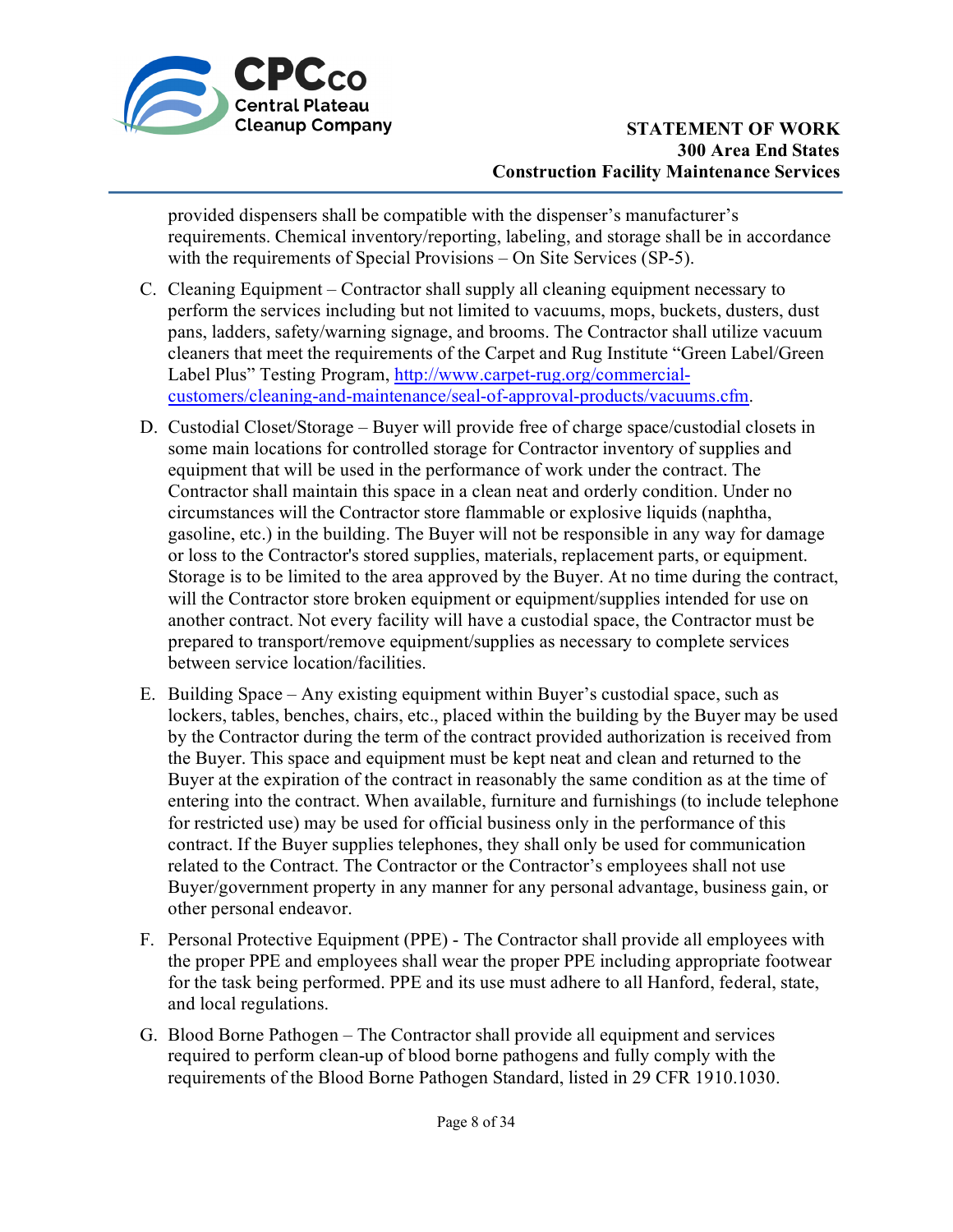

H. Green Cleaning - Contractor shall use green cleaning products and process. Green cleaning is a planned and organized approach to cleaning that is designed to protect the occupants and workers' health and reduce the impact on human health and the environment. Unlike a traditional cleaning program, a green custodial program takes a holistic approach to building cleaning and goes beyond simple appearances to focus on health and the environmental impacts.

Green cleaning products and processes include, but are not limited to, products containing recycled content, environmentally preferable products and services, vacuum cleaners with HEPA filtration, bio-based products, and products and services that minimize the use of energy, water, and other resources. In addition to compliance with these requirements, the Contractor shall follow all applicable standard industry practices including but not limited to those published by the National Institute of Building Sciences (NIBS), American Society of Testing Materials (ASTM), and Carpet and Rug Institute (CRI), as well as applicable standards of the Environmental Protection Agency (EPA).

The Contractor shall take every reasonable precaution to ensure that if available, only safe, and environmentally preferable products are used. Preference shall be given to cleaning products that meet the following: United States Department of Agriculture (USDA) designated bio-based products, Green Seal certified (Standard GS-37) for Commercial and Institutional Cleaners, Comprehensive Procurement Guidelines (CPG), and applicable Executive Orders.

- I. Miscellaneous
	- i. The Contractor custodial staff shall not adjust mechanical equipment controls for heating, ventilation, and air conditioning systems.
	- ii. The work does not include the application of pesticides and/or trapping methods to address current pest infestations. The Contractor shall perform its work in a manner that prevents conditions that contribute to pest infestation. The Contractor shall be responsible for notifying the Buyer about any structural, sanitary, or procedural modifications deemed necessary to eliminate food and water sources, harborage, or access routes that would allow building infestation by pests in and around Buyer's facilities.
	- iii. The Contractor shall take standard commercial care to protect Buyer property from damage or disfigurement. This includes furniture, walls, ceilings, floors, baseboards, and other surfaces from materials not intended for use on that surface. Accidental splashes shall be removed immediately. The Contractor shall at no cost to the Buyer return areas damaged as a result of Contractor negligence under this contract to their original condition, to include painting, refinishing, or replacement, if necessary. The Contractor shall move furniture, equipment, or other items as necessary to facilitate cleaning operations. After cleaning has been completed, the Contractor shall replace all moved furniture, equipment, or other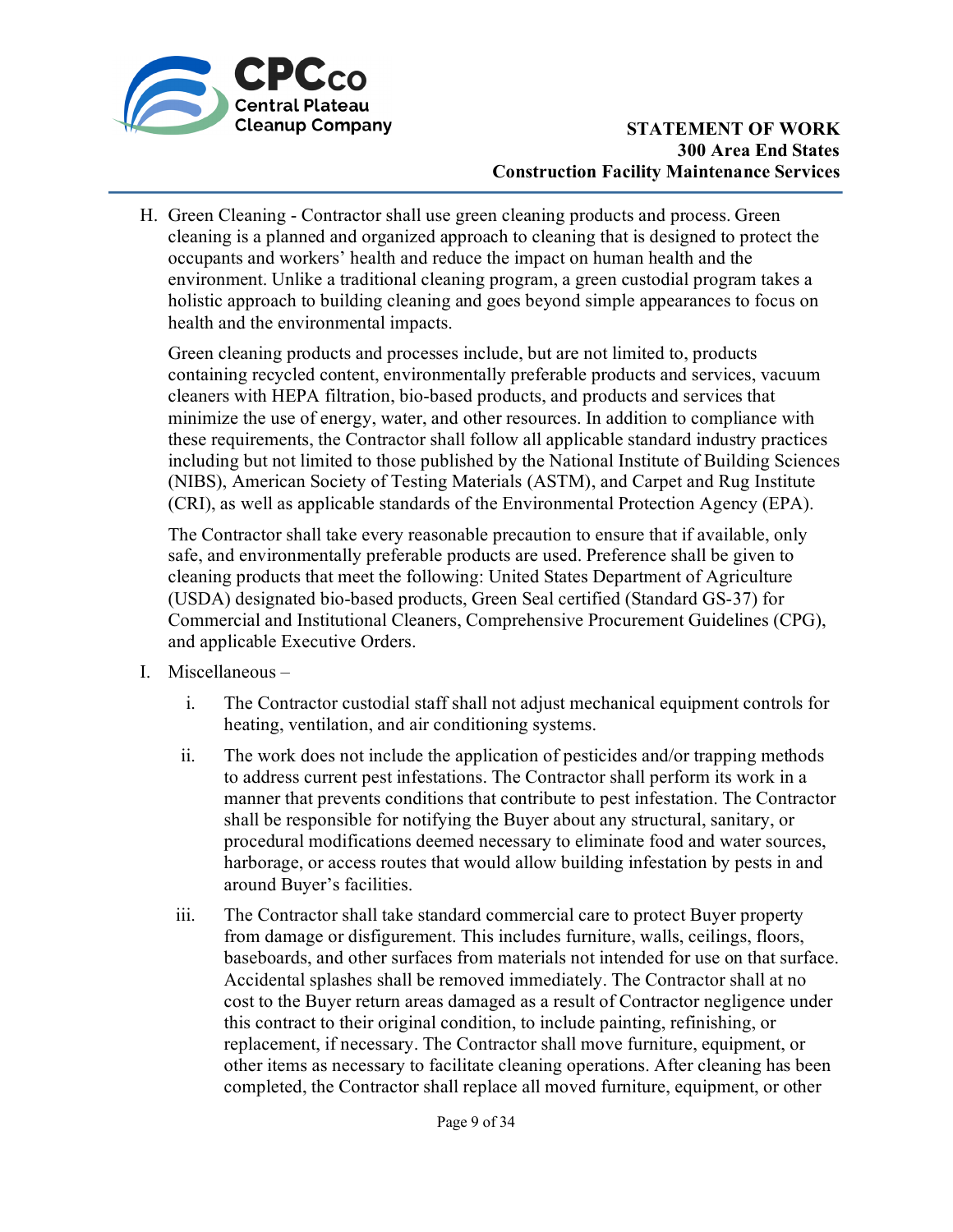

items. The Contractor shall not stack or place non-stackable furniture on top of other furniture for the convenience of accomplishing any cleaning function.

## **3.2 Project Drinking Water Replenishment Services**

Contractor shall manage and coordinate the functions required to service and maintain the inventory for the project's drinking water dispensers, 16.9-ounce bottled water, and electrolyte drink mix supply located in the Buyer's designated facilities. The water and drinking dispensers are Buyer furnished. Services include the following:

- 3-Gallon water jugs Removing empty 3-gallon water jugs and returning to a Buyerdesignated location for return to the water supplier/vendor. The Contractor shall restock the water storage locations with new 3-gallon bottles.
- $\geq 16.9$ oz bottles Contractor shall deliver cases of 16.9-ounce bottles to Buyer-designated locations (Note, a case consists of 24 bottles. A pallet contains 72 cases). Contractor shall replenish stock of water bottles in designated facility refrigerators as required ensuring that stock is utilized in such a way that expiration dates are not exceeded.
- $\triangleright$  Electrolyte Drink Mix Contractor shall deliver Buyer-provided electrolyte drink mix packets, and freezer pops to Buyer-designated locations. Contractor shall replenish stock of electrolyte in designated facilities as required ensuring that stock is utilized in such a way that expiration dates are not exceeded.
- $\triangleright$  Inventory The Contractor shall conduct and maintain Buyer's water inventory, contact water users, and perform periodic (not less than quarterly) inventory tracking and reviews to ensure Buyer inventory records are up to date. This includes gathering and entering data, making needed revisions as well as conducting and reporting out on periodic reviews as required. The Contractor shall submit monthly listing(s) on water inventory and usage records to Buyer. Contractor determines and maintains normal supply levels in designated facilities including determining the items and quantities of water and coordinating the purchase of required water supplies. The Buyer is responsible for purchasing and providing water. The Contractor maintains/tracks an inventory listing, replenishes stock as appropriate, and distributes to designated facilities.

# **3.3 Miscellaneous Facility Support**

The Contactor shall provide the following facilities support services

# **3.3.1 Heating Ventilation and Air Conditioning (HVAC) – Preventative Maintenance**

Contractor shall perform semi-annual preventative maintenance on HVAC equipment in the designated facilities. Semiannual preventative maintenance shall be completed prior to 1 May for the Spring PM and prior to 15 November for the Fall PM. Contractor shall maintain, calibrate, and balance real property HVAC using certified personnel (Journeyman as a minimum) to ensure safe, functional, efficient, and reliable systems. Contractor shall coordinate access to spaces and escorts when required with the Buyer while planning work. The Contractor shall contact the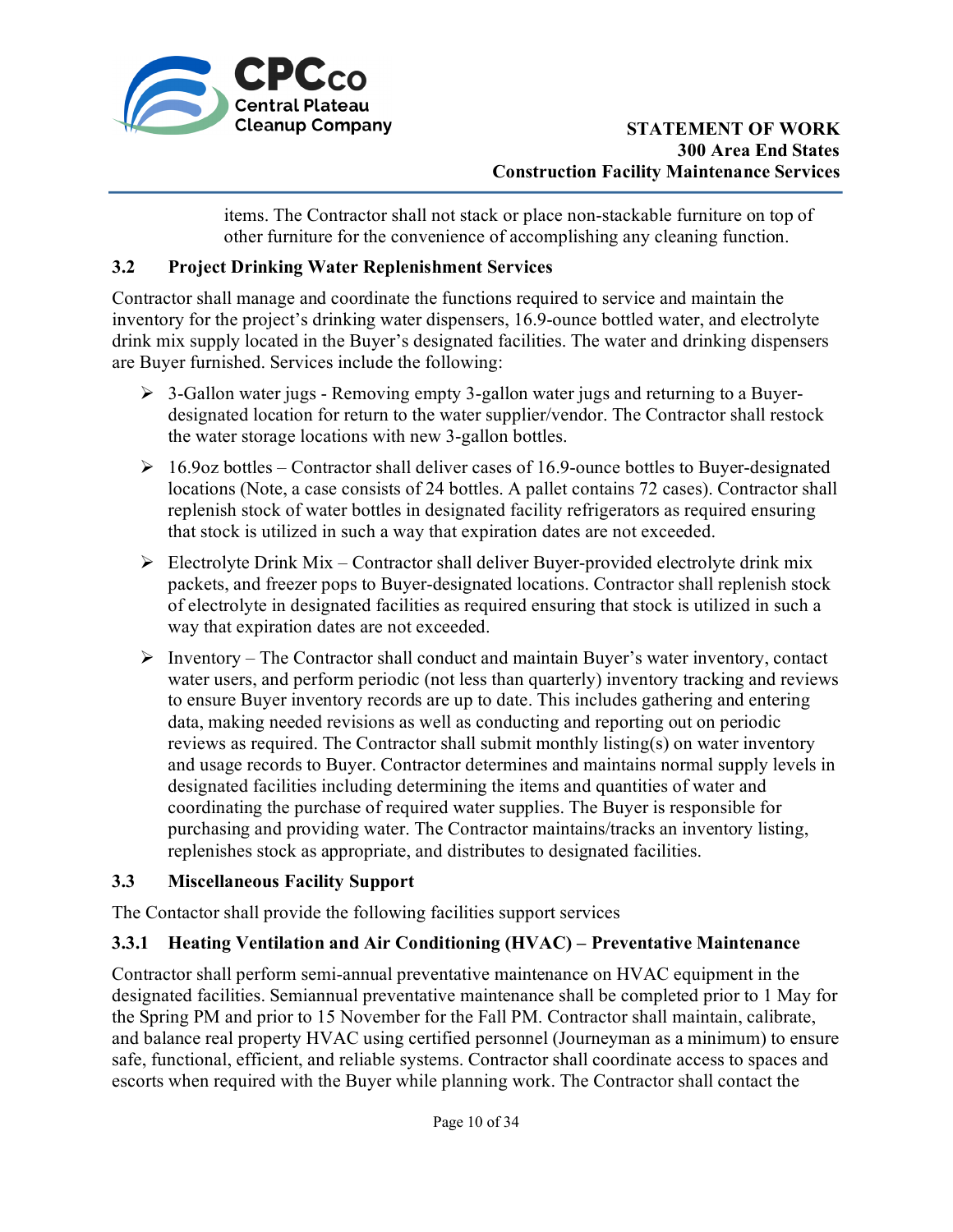

Buyer's Technical Representative at least five business days prior to commencing work. The Contractor shall take those necessary actions to maintain the HVAC units within design operating conditions to extend its life or to prevent equipment failure. An annual filter cleaning of the wall/window heat/air conditioning units shall also be performed. Work includes reporting service problems. Preventative maintenance shall be performed according to Buyer schedules and be in compliance with industry standards, meeting all Hanford, building, safety, fire, and health codes. The Buyer will provide Contractor with the necessary preventative maintenance work packages to authorize/release work to be performed.

- A. Tools and Equipment Contractor shall provide all power tools, work vehicles, testing equipment, materials and replacement parts and other necessary equipment to perform preventative maintenance activities.
- B. Reports As the maintenance on each system is completed, a description of the system condition, description of corrective measures, and any other special notes (tests conducted and maintenance work performed) shall be annotated on an inspection form (for each system).
	- i. The form will be signed by the service technician.
	- ii. The report will also indicate the probable continuance of the condition of each system until the next maintenance period.
	- iii. The contractor will furnish the reports to the Buyer within three (3) working days of completing maintenance.
- C. Estimates for Repair or Replacement of Obsolete Items During the performance of preventative maintenance activities, the Contractor shall develop a list of anticipated repairs or replacement of obsolete items for the Buyer's consideration. When repair items are identified during routine maintenance activities, Contractor shall perform preliminary inspections and/or testing necessary to establish and evaluate the Buyer/Governmentowned equipment for the nature and extent of repair services required to return the Buyer/Government-owned equipment to a proper operating condition.
	- i. Contractor's preliminary evaluation of the Buyer/Government-owned equipment shall include a proposal to Buyer detailing the facts for the required repair services. Contractor shall show all itemized labor and material costs with any recommendations in its proposal.
	- ii. Prices for the repair, if ordered, will be set forth in the issuance of a separate task or a modification to an existing task under this Contract. The Contractor shall not initiate replacement work until authorized through Buyer issuance of a FFPIDIQ order for the appropriate and required work task(s).
- D. Service Requests Non-preventative maintenance request such a trouble calls, or emergency repairs will be considered discretionary work and processed through the FFPIDIQ process.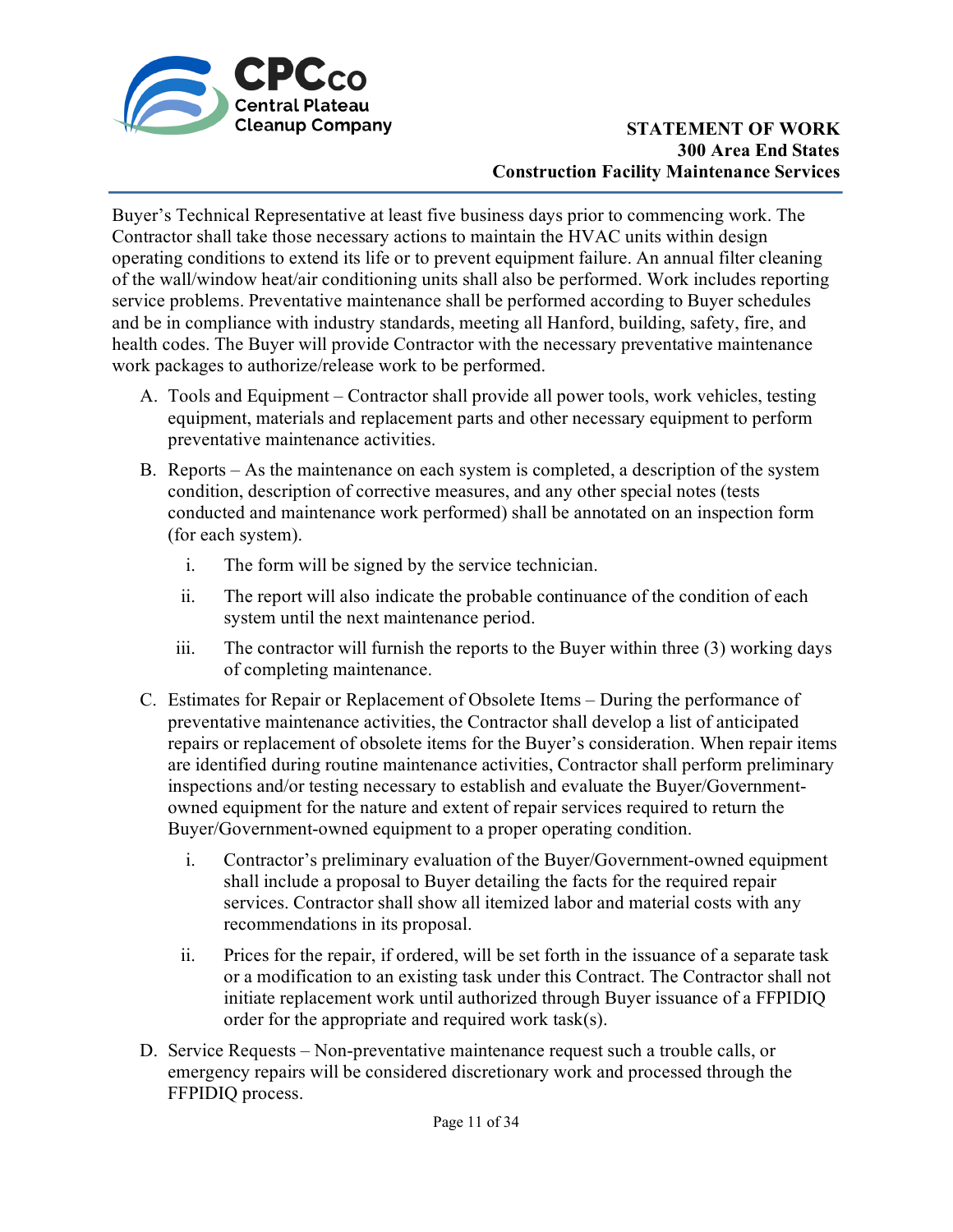

## **3.3.2 Daily Scaffolding Inspection – 324 Mock-Up Facility**

The Contractor shall perform daily inspection(s) of the 324 Mock-Up Facility's city water scaffolding that supports water truck filling and other project activities. The inspection is used to determine and report whether the scaffolding is compliant with relevant site, facility, health, safety policies and guidelines. Inspections shall be performed by a Buyer-designated competent person (see site Form A-6005-522) and be performed using a Scaffolding Plan Checklist (Form A-6007-191).

## **3.3.3 Teamster Support**

The Contractor shall provide full-time teamster support with vehicle for the purposes of transporting project material needs from local supplier/vendors to project locations at the Hanford site. It is anticipated that the 300-Area of the Hanford site will be the designated departure point and delivery to designated project destinations with typical one-way pickup/deliveries within a 50-mile radius of the Hanford site. Contractor shall collect and transport all project-designated materials to designated locations/loading dock or other designated holding areas. Holding areas for material will be identified by the Buyer.

- A. Route Designation Designated routes and timeframes shall be determined by the Contractor with the Buyer providing the pickup/delivery priority. Multiple trips to/from the Hanford site in a single day is possible.
- B. Reports Contractor shall maintain a log of all trips, including the name, organization, pickup and destination locations, and times. Buyer may review Contractor logs as required.

### **3.3.4 Other Facility Services**

The Contractor other services as identified below

- A. Bug Repellent/Sunscreen Replenishment Contractor shall deliver Buyer-provided bug repellent and sunscreen products to Buyer-designated locations. Contractor shall replenish stock of products in designated facilities as required ensuring that stock is utilized in such a way that expiration dates are not exceeded.
- B. Ice Storage Replenishment Contractor shall maintain ice storage areas in freezers located in designated facilities in the 300 Area. Contractor shall collect and deliver Buyer-provided ice products to Buyer-designated locations. Contractor shall replenish stock of ice in designated facilities as required.
- C. Monthly and Annual Inspections Contractor shall perform AED, eyewash, fire extinguisher inspections in compliance with applicable procedures.

### **3.4 Discretionary Support Services (FFPIDIQ)**

From time to time the Buyer may require additional facility support not addressed in Sections 3.1-3.4 above. These tasks will be performed on a firm fixed price basis of which pricing will be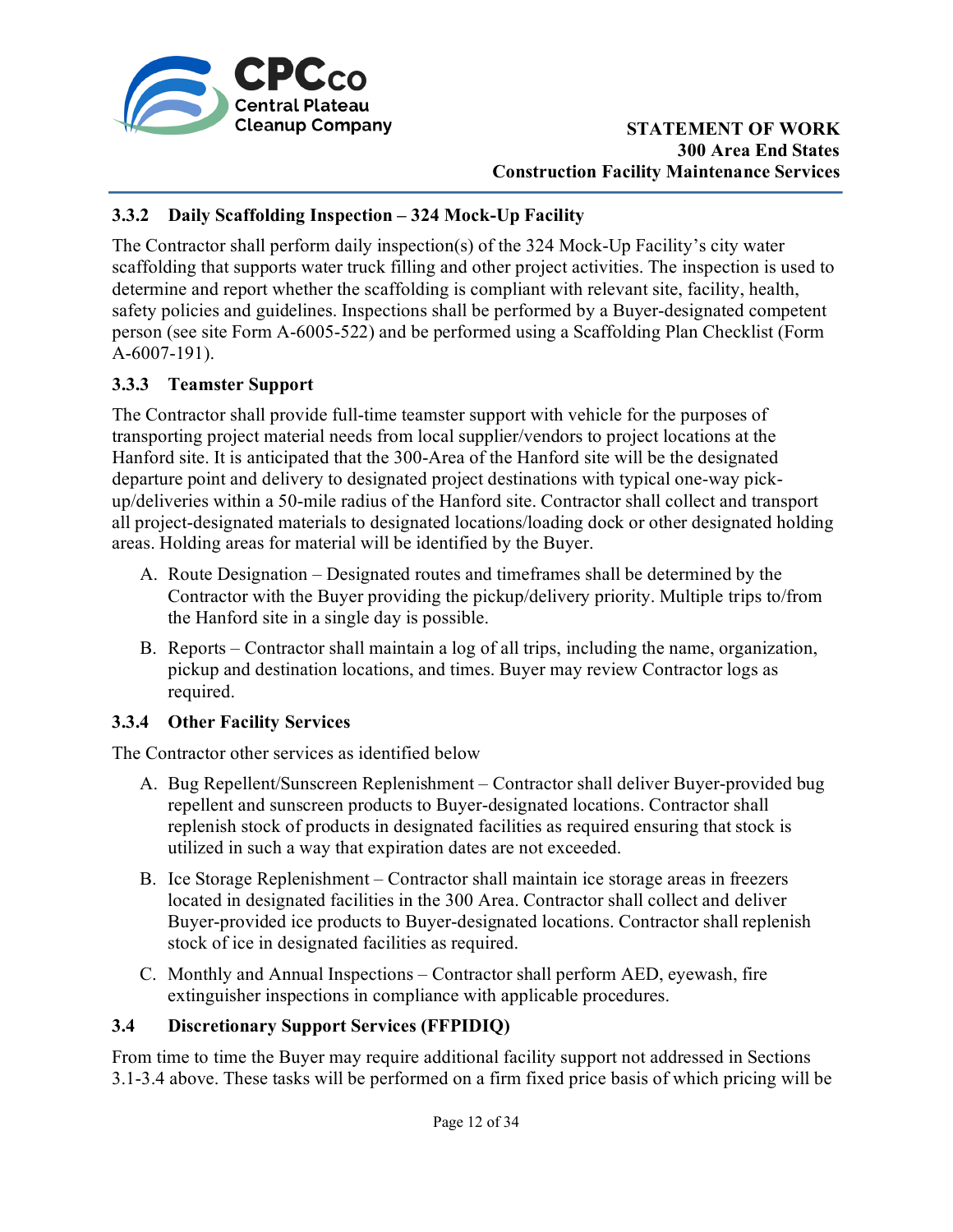

 determined at the time of Buyer's service request. A total firm-fixed-price will be negotiated utilizing the FFPIDIQ process established in the contract.

At infrequent and unpredictable intervals, the Contractor shall respond to Buyer's requests for services. The Contractor shall provide personnel, materials, and tools (usually with short notice) to support Buyer. The Contractor shall work during non-duty hours, if necessary, when requested by the Buyer.

Contractor support will be varied in nature and include tenant improvement projects such as replacement of stairways, landings, doors, office reorientation, gutter replacement; grounds maintenance; office relocation services; minor routine maintenance and repair for individual facility systems such as HVAC system, plumbing, flooring, general carpentry, and non-electrical utilities system; scaffolding design, erection, disassably, and maintenance.

The following are the types of discretionary support services that may be requested.

- A. Grounds Maintenance Contractor shall control/remove tumbleweeds, other grass, weeds, and other growth at the fence lines or at border stations as required. Growth shall be collected and placed in the designated holding areas on a schedule that will maximize the quantity of materials removed from the premises and place any grounds materials in Buyer-provide containers/receptacles. The Buyer will contract with a company to remove waste from centrally designated location. Buyer will furnish containers in sufficient quantities for the collection of material prior to removal to the designated holding area.
- B. Pathway Maintenance Contractor shall perform repair and/or replacement of wooden electrical crossover/pedestrian crossovers on walking paths, repair/replace/install roadway signage, demarcation bike-type flags, pathway delineators and other ground signage; and perform gravel leveling at pedestrian walkways and/or stair landings.
- C. Snow and Ice Removal The Contractor shall perform snow and ice removal services per the snow and ice removal plan included as an attachment to this statement of work. Standard services include snow and ice removal from entrances, steps, landings, sidewalks, and approaches in accordance with the snow removal plan. It also includes snow removal from designated parking areas in the 300 Area.
	- $\triangleright$  The Contractor shall clear snow and ice before the normal building operating hours to prevent a slip hazard.
	- $\triangleright$  The Contractor shall clear snow and ice as required during normal building operating hours and is authorized to divert work to accomplish the task. The Contractor shall notify the Buyer of the diversion within two hours. The Buyer retains the right to determine what type of services and the duration of diverted services for the removal of snow and ice.
	- $\triangleright$  Chemicals and sand shall be used to reduce safety hazards due to ice and snow. All chemicals/sand used shall be provided by the Buyer prior to the first inclement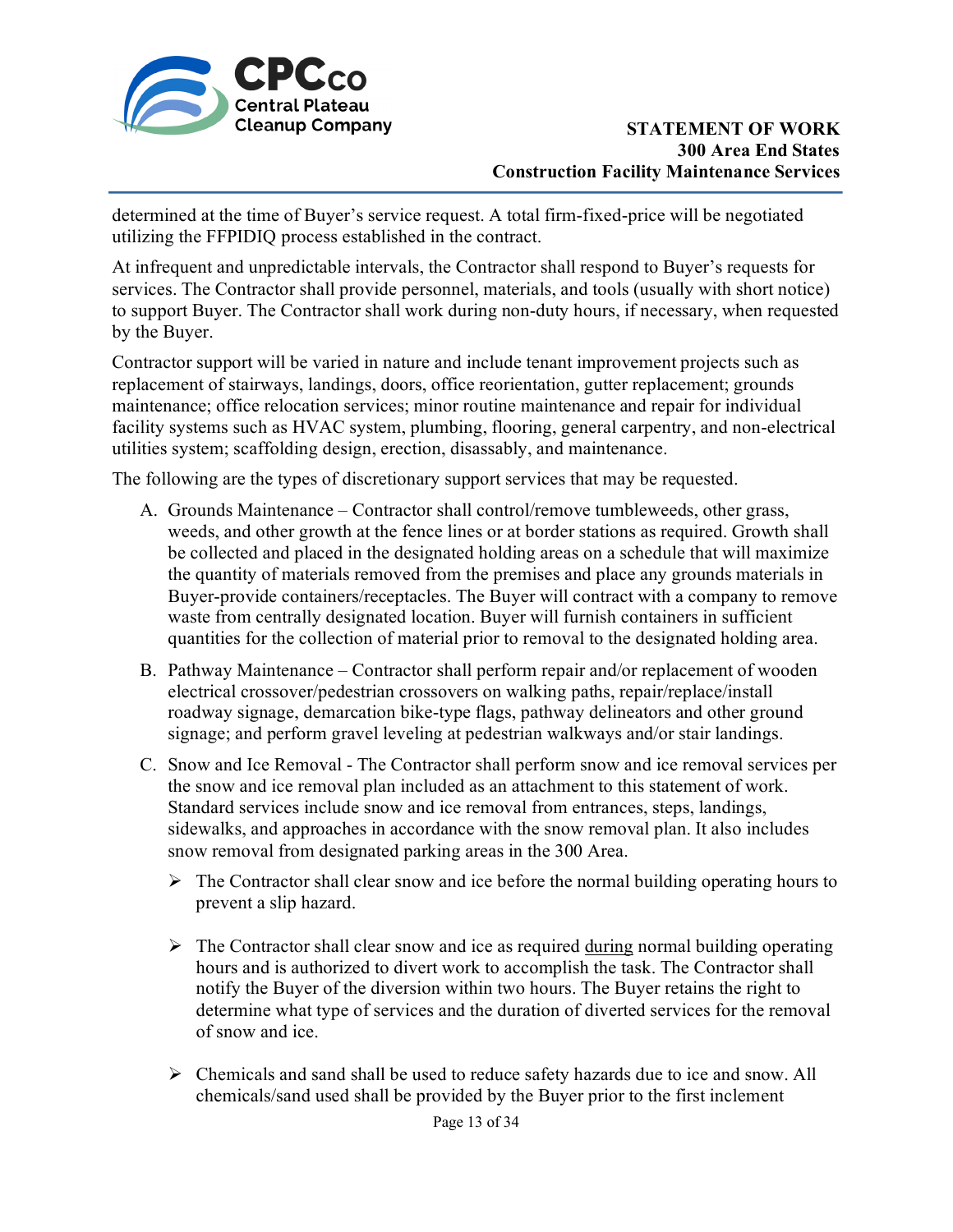

weather event. The Buyer shall ensure there is an adequate supply of chemicals and sand on site or readily available to cover unexpected snow and ice occurrences.

- $\triangleright$  The Contractor shall place Buyer-provided ice melt buckets in designated locations, regularly inspect and replenish inventory, and determine and maintain normal supply levels in designated facilities. The Buyer is responsible for purchasing and providing ice melt/sand. The Contractor maintains/tracks an inventory listing, replenishes stock as appropriate, and distributes to designated facilities.
- $\triangleright$  The Contractor shall furnish the necessary snow shovels and other equipment to remove snow and ice from entrances, steps, landings, sidewalks, and approaches. Contractor gas-operated or other powered equipment shall be approved by the Buyer prior to use.
- $\triangleright$  The Contractor shall furnish the necessary heavy equipment and other items needed to clear or haul snow and ice from designated 300 Area parking lots, roads, driveways, etc. when required. Heavy equipment includes ride on equipment such as front-end loaders, backhoes, bobcats, snowplows, etc. Gas-operated or other powered equipment shall be approved by the Buyer prior to use.
- $\triangleright$  The Contractor shall use caution when snow removal is in progress to prevent any damage to the buildings, grounds, vegetation, landscape areas, sidewalks, roads, fire hydrants, shrubs, signs, and other protrusions. The Contractor shall be held liable for any damage incurred to Government property during the performance of work. All locally prescribed safety regulations, laws, and practices shall be carefully observed in performance of the work.
- $\triangleright$  The Buyer may order additional snow and ice removal services outside of a standard workday (i.e., weekends, facility closure days/holidays, etc.) and/or beyond the standard services indicated above. The order shall reflect the days and hours required for snow and ice removal and be authorized through issuance of a FFPIDIQ order for the appropriate and required work task(s).
- D. Teamster Support Contractor shall provide labor services and vehicles that support systems furniture move-in, relocation, and move-out activities involving the moving of furniture and equipment, boxes, and supplies.
- E. Carpentry Support Contractor shall provide labor services necessary for break down, assembly and disassembly of cubicles. Perform general joiner/form work, construct/install work boxes, work benches, shelving, and perform facility/tent construction and disassembly.
- Page 14 of 34 F. Scaffolding Support – Contractor shall provide services including transportation, erection, maintenance, and dismantling of scaffolding. Buyer will be responsible for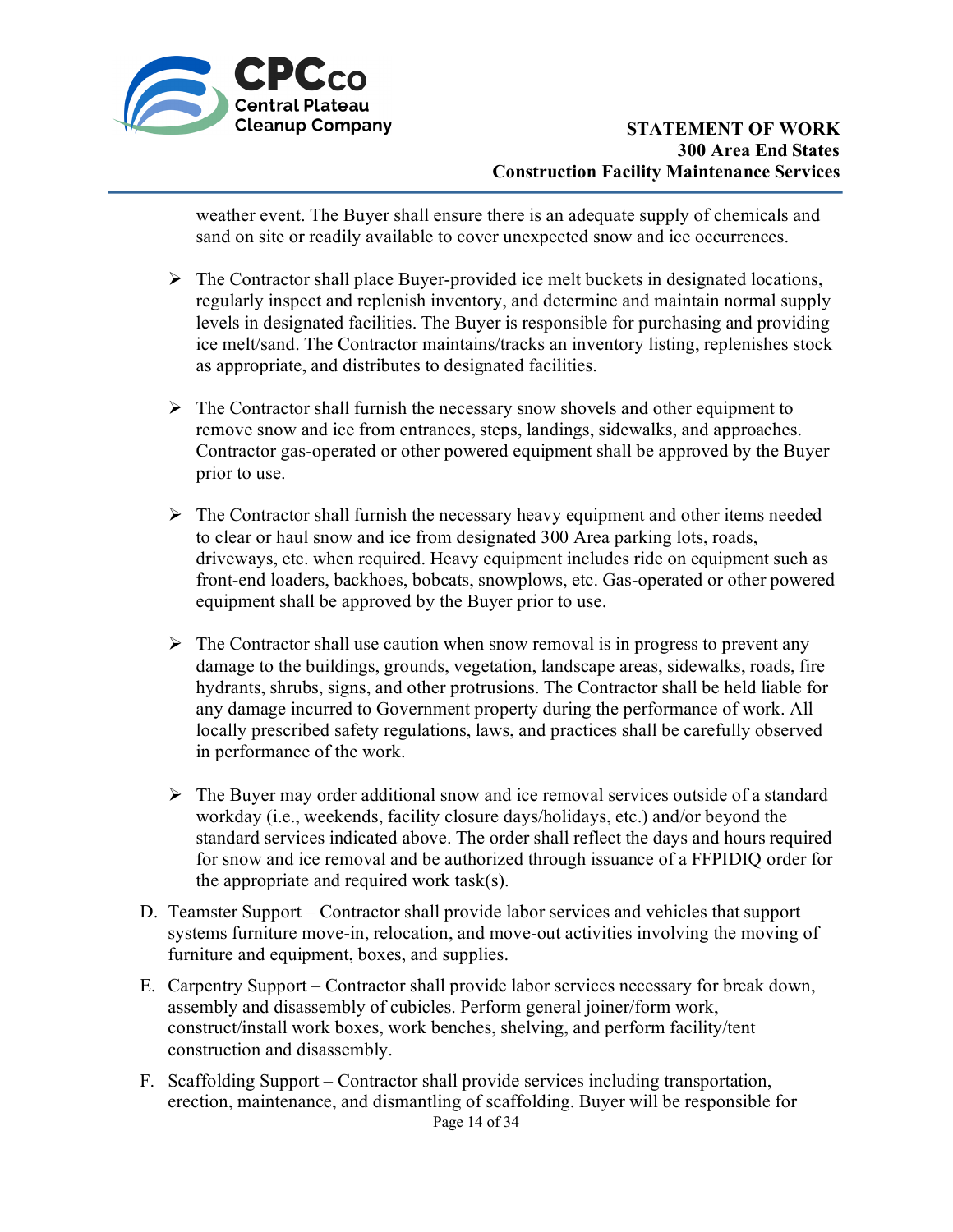

design. Except for consumable commodities, it is expected that Buyer possesses a majority if not all the required scaffolding parts necessary for the Contractor to construct the scaffolding assembly. In course of performing this work the Contractor may be required, however, to provide the appropriate fasteners or individual/specialized scaffolding parts to complete the assembly. If the work requires the Contractor to procure and provide scaffolding parts and/or supplies, those components shall become Buyer property at the conclusion of the work.

- G. Facility Maintenance The Contractor shall maintain, repair, construct, and modify real property facilities and equipment to ensure cost effective, quality, safe and reliable facilities. Contractor shall address items that break or are damaged unexpectedly. This work may also be comprised of facility improvements. This category of work is comprised of routine calls, urgent calls, and emergency calls. If the category is determined to be an Emergency, the Contractor shall interrupt work if necessary and respond immediately. Urgent calls are not emergencies but require action to prevent interruption of work. Urgent project requirements are not emergencies and shall require the Buyer's approval to move the work ahead of other work. The Contractor must be prepared to support and respond to Emergency or Urgent calls on a 24-hour, seven (7) day per week basis. Routine work are minor problems or tenant improvement projects that do not compromise on-going work. The Contractor shall perform Call Backs to inform Buyer of service status i.e., proposed solution, progress, and expected completion date/time. Types of work that falls into this category include:
	- i. HVAC Repairs/Replacement emergency HVAC needs including delivery and set-up of portable heaters/air conditioners.
	- ii. Plumbing Systems The Contractor shall inspect, repair, maintain and provide safe, functional, and reliable plumbing systems to meet International Plumbing Code (IPC) using certified personnel. The Contractor shall identify, isolate, record and correct cross connection and other potential sources of distribution systems contamination. Work may include repair/replacement of water pumps/water heaters, toilets/urinals, city water access repairs at the 324 Mock-Up Facility.
	- iii. Structural Systems The Contractor shall repair and maintain facility structures and all integral and accessory components of Real Property and associated equipment items required for full functionality of the facility(ies). The Contractor shall provide maintenance and repair service to ensure structural integrity, operational functionality of facility components, windows, doors, finishes, and roofing including gutter repair/replacement/redirection, siding/skirting/roof repair/replacement, interior wall, flooring, carpeting, repair/replacement, corrective actions associated with safety concerns such as removing slip/trip/fall hazards, door/door handle repair/replacement, and stairs and landing repair/replacement.

### **3.5 Special Requirements**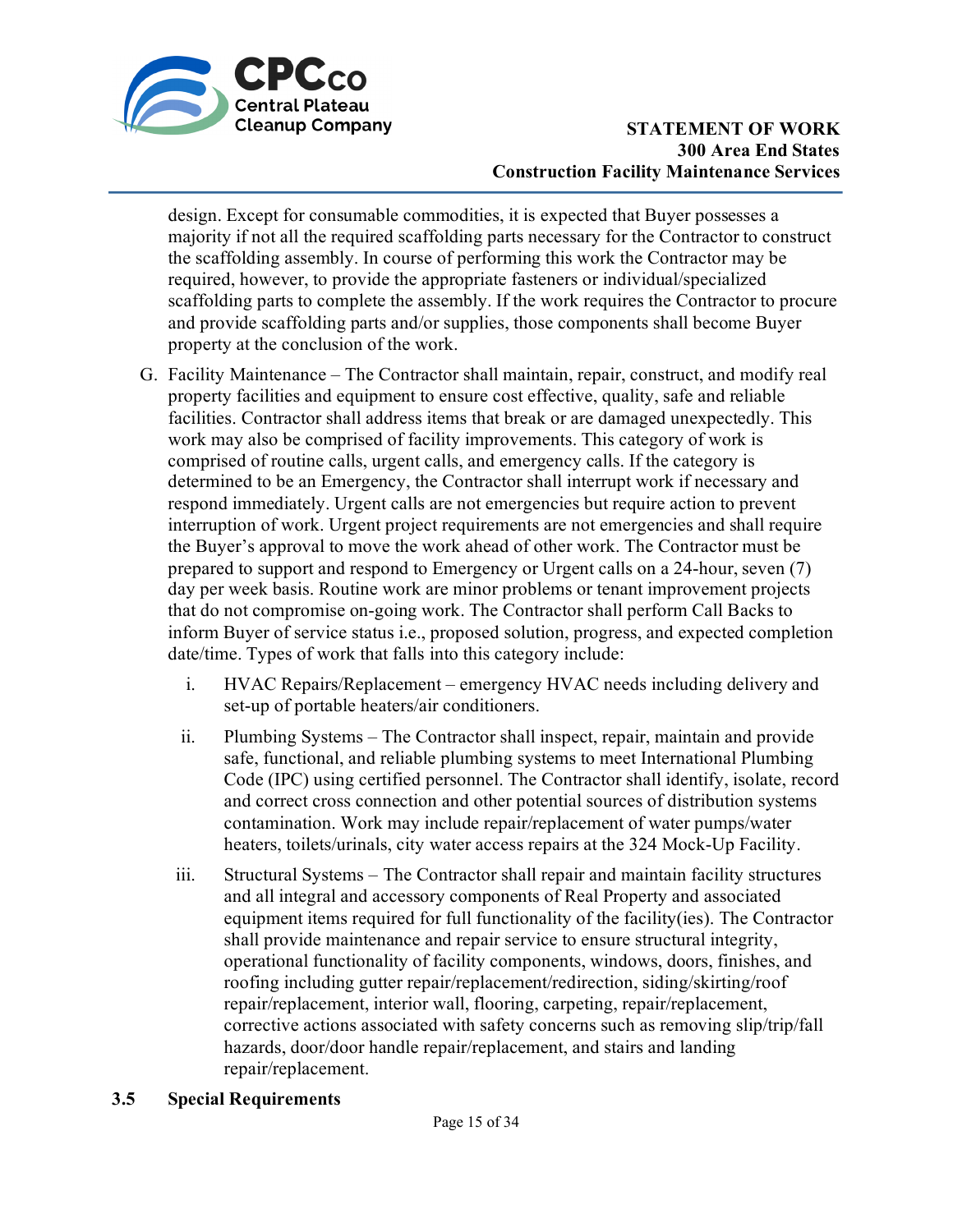

Contractor shall perform and complete the work scope in accordance with this SOW, JCS Work Packages, and any applicable facility work control processes. SOW, JCS Work Packages, and any applicable facility work control processes.

The Contractor shall be responsible for providing any personal-wear items such as prescription safety glasses, inclement weather clothing, and footwear appropriate for work locations(s) (e.g., ankle top leather/steel-toed boots) required for meeting CPCC safety requirements.

## **3.6 Acceptance Criteria**

Work products and services provided shall meet all applicable Buyer procedures for control and review of work products and pertinent regulatory requirements, as required by this contract and incorporated provisions.

At the completion of each facility maintenance/construction activity, or cleaning sequence, Buyer will inspect Contractor's work products/services for the purposes of determining acceptability of the work. Buyer's inspection will determine the condition of the area(s) serviced and the rate area(s) serviced as "satisfactory" or "unsatisfactory." All areas that are considered to be "unsatisfactory" will be documented and forwarded to the Contractor with an explanation of the rating. If any of the services do not conform to contract requirements, Buyer may require the Contractor to perform the services again in conformity with contract requirements, at no increase in contract amount. The Contractor shall take the necessary corrective measures (i.e., re-work) to bring the area(s) into compliance with contract requirements.

After completing the re-work, the Contractor shall notify Buyer identifying the corrective action taken and requesting re-inspection. A satisfactory rating from Buyer constitutes acknowledgment that the services conform to applicable contract quality and quantity requirements.

If the Contractor fails to promptly perform the services again or to take the necessary action to ensure future performance in conformity with Contract requirements, the Buyer may-by Contract or otherwise, perform the services and charge to the Contractor any cost incurred by the Buyer that is directly related to the performance of such service.

### **3.7 Organizational Interfaces**

The Contractor shall interface with various Buyer (and other) organizations through the Buyer's Contract Specialist (or designee), as required. The interfaces are:

- $\triangleright$  Buyer Technical Representative
- $\triangleright$  Shift Office Management/Release Authority
- Work Control
- Engineering, Environmental, Chemical Custodian, Quality Assurance, Safety, Industrial Hygiene and Waste Management,
- Project Procurement and Document Control
- $\triangleright$  Project Management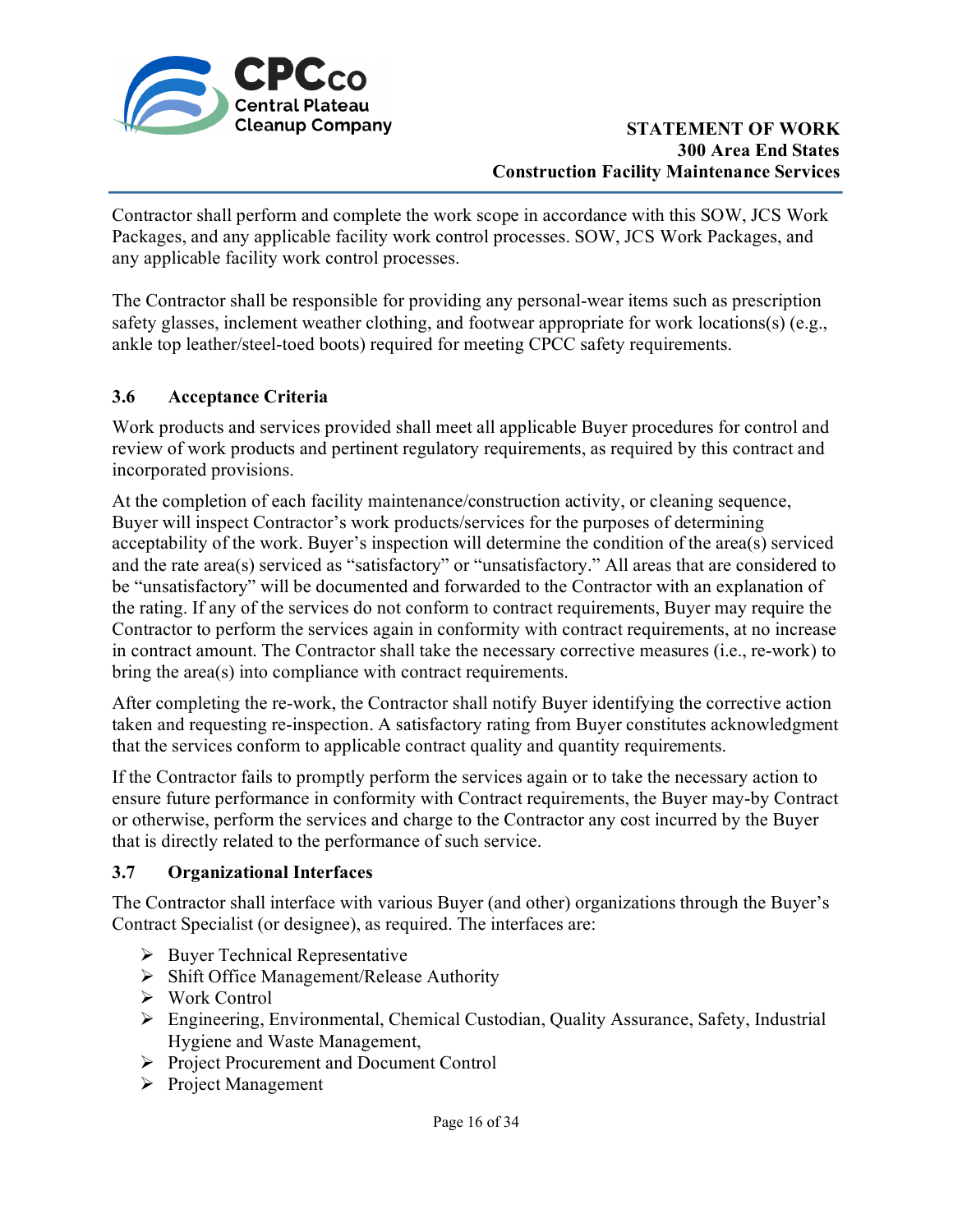

- $\triangleright$  Department of Energy DOE
- $\triangleright$  Hanford Mission Integration Services HMIS
- Pacific National Labs PNNL
- $\triangleright$  And other on-site or off-site contractors performing work on the Hanford site

## **3.8 Work Not Included**

Work not included in this Contract includes development of any required CPCC work packages, the authority to release facility work scope, and the authority to serve as Responsible Manager (RM), Release Authority (RA), and Controlling Organization Administrator (COA) – these functions will be performed by a Buyer representative. The Contractor shall not work on Buyer/Government automotive vehicles; communication cables; transport garbage/refuse to offsite disposal facility, electrical, apply pesticides or herbicides, service or disconnect business machines, copiers, personal computers, or office equipment of similar nature.

## **3.9 Buyer Furnished Materials and Equipment**

The CPCC will furnish the following materials, equipment, and facilities at no cost to the Contractor for use in performing this work scope:

- $\triangleright$  Space in the building, when available, furniture and furnishings (to include telephone for restricted use) for a supervisor's office to be for official business only in the performance of this contract. The Contractor or the Contractor's employees shall not use government property in any manner for any personal advantage, business gain, or other personal endeavor.
- $\triangleright$  Space in the building for the storage of an inventory of janitorial/custodial supplies and Contractor equipment that will be used in the performance of work under the contract (see 300 Area Facilities listing below).
- $\triangleright$  Custodial closets, where available, at various points throughout the building, for storing equipment.
- $\triangleright$  Ice melt, ice melt containers, garbage/recycling receptacles, water dispensers/bottles, electrolytes, sunscreen, bug repellant, ice dispensers/makers, refrigerators for Buyer's use.
- $\triangleright$  Engineering and Design packages.
- Work Packages/Permits.
- Radiological Contract and Industrial Hygiene support.
- $\triangleright$  Portable/Temporary heating or cooling systems for use in CPCC facilities.
- $\triangleright$  Government owned or leased motor vehicles, or powered industrial equipment (i.e., fork trucks or other similar equipment) may be made available to the Contractor for loading, unloading, and transportation, on the Hanford site provided the Contractor meets the contract requirements of the Buyer's programs for motor vehicle safety. Government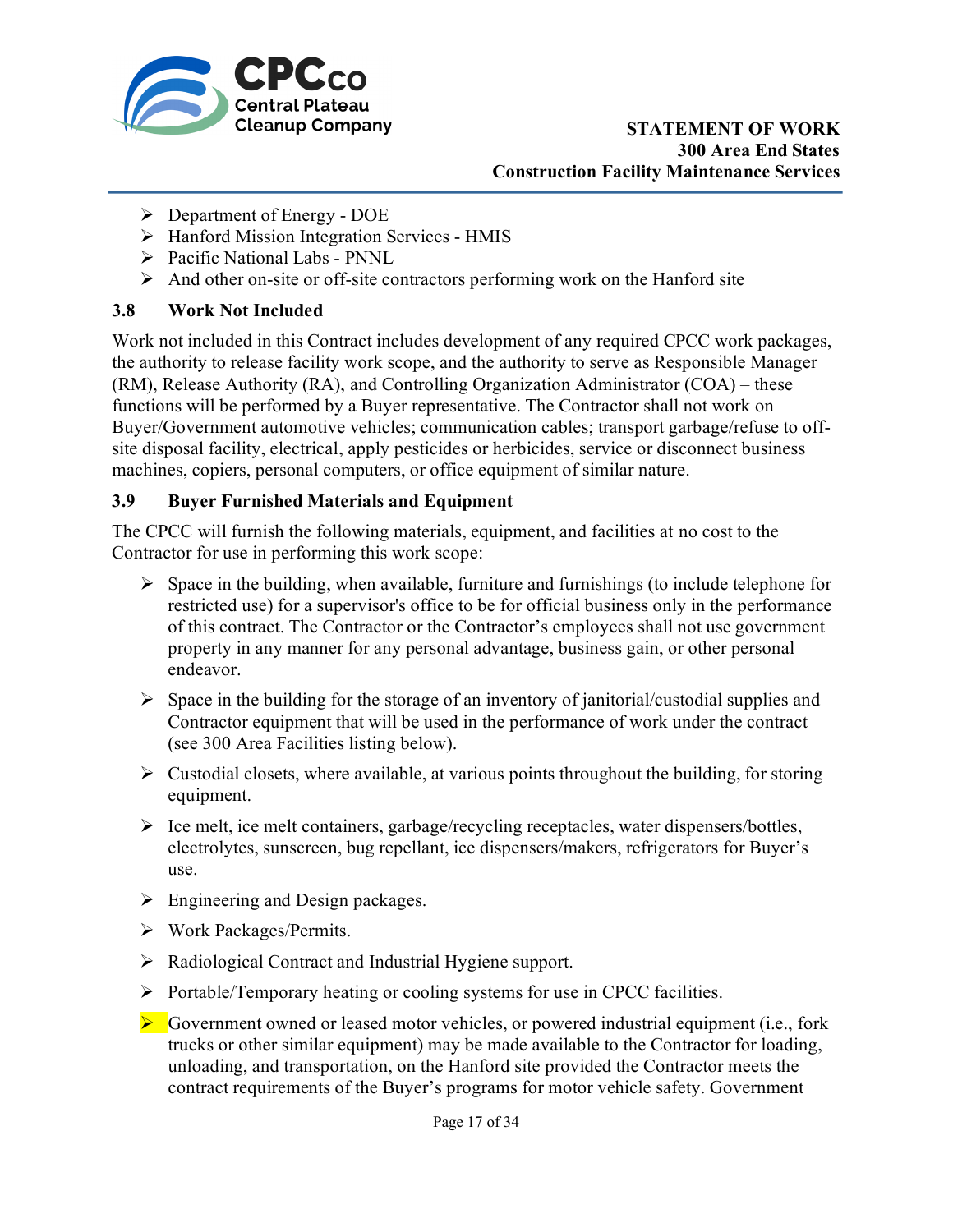

motor vehicles are to be used for official purposes only. Official use of a motor vehicle is using a motor vehicle to perform Buyer contract scope, as authorized by DOE. You may not use a Government motor vehicle for transportation between a personal residence and place of employment unless authorized in accordance with 31 USC 1344 and 41 CFR 102-5. Government motor vehicles may be used for assigned tasks and are not to be used to stop anywhere on personal business or driven to restaurants, including food truck vendors on the Hanford Site.

 $\triangleright$  The following hand-tools and other equipment may be available for use. Should the equipment/facilities not operate properly or be unavailable for use, Contractor shall provide their own equipment/facilities to complete assigned work.

| <b>Batteries and Chargers</b>                                                                                           |
|-------------------------------------------------------------------------------------------------------------------------|
| Various Milwaukee M12 and M18 Batteries and multi-voltage Chargers                                                      |
| <b>Power Tools</b>                                                                                                      |
| Delta, Table Saw (Model#: 36-5152)                                                                                      |
| Rigid Wet/Dry Vac 10 Gal 6HP (Model#: WD1060)                                                                           |
| Hougen Drill, with compatible Slugger Bit, Annular Cutter 2INCH X 2INCH, and<br>3INCH X 4INCH Bit Hougen part#: 4-12296 |
| <b>Milwaukee Power Tools</b>                                                                                            |
| Milwaukee Circular Saws (Model#: 2830-20)(QTY: 2)                                                                       |
| Milwaukee Impact Drivers (Model# 2553-20)(QTY: 2)                                                                       |
| Milwaukee Hammer Drills (Model#:2504-20) (QTY: 2)                                                                       |
| Milwaukee 21 Degree Nailer (Model#: 2744-20) (QTY: 1)                                                                   |
| Milwaukee Dual Bevel Sliding Compound Miter Saw Kit (Model#: 2734-<br>21HD)(QTY:1)                                      |
| Milwaukee Jig Saw (Model#: 2737B-20)(QTY: 1)                                                                            |
| Milwaukee Double Cut Metal Shear (Model#: 2636-20) (QTY: 1)                                                             |
| Milwaukee Cordless Compact Router (Model#: 2723-20) (QTY: 1)                                                            |
| Milwaukee Deep Cut Band Saw (Model#: 2729-20)(QTY: 1)                                                                   |
| Milwaukee Heavy-Duty Corded Hole Hawg Drill (Model#: 1675-6)(QTY: 1)                                                    |

Milwaukee Wet/Dry Vacuums (Model#: 0880-20)(QTY: 1)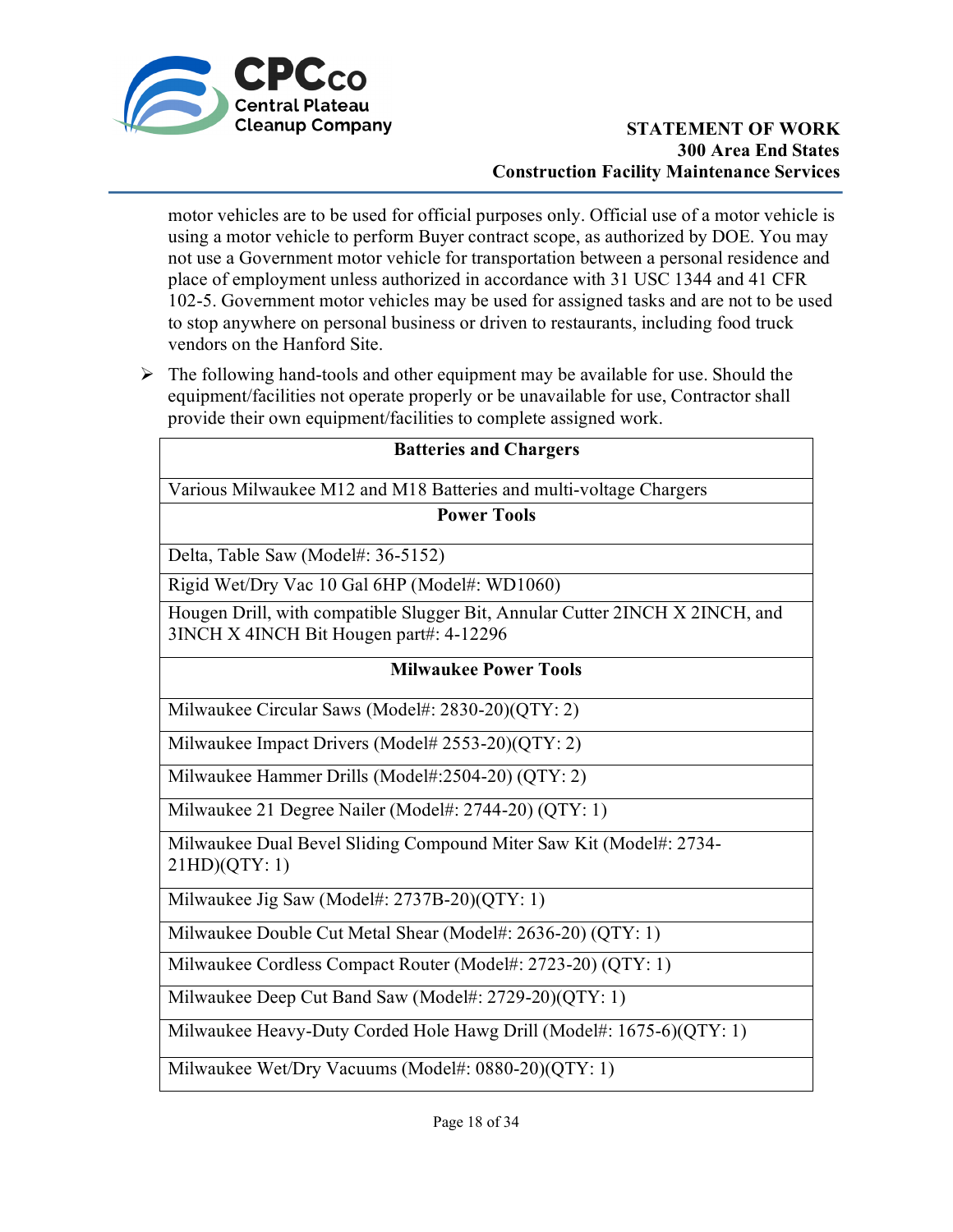

#### **Miscellaneous and Consumables**

Oceanaire Portable Coolers (Model#: PAC1811)(QTY 3) - Used for emergency cooling for trailers

Flagro Diesel Heater - Dual Ducting - Used for the Maintenance Tents - Fire Permit Required - Current Permit Expires October 2022.

Dayton - 1200LB Hand-track (Grainger Model#: 4XKJA)(QTY 1)

Milwaukee Compact Router Plunge Base (Model#: 48-10-5601) (QTY: 1)

Hole Saw, 8INCH Economy Bi-Metal, MFR: Custom Hole Saw Technologies (Model#: E8BM) (QTY: 2)

DeWalt, Socket and Driver Set's with adapters (2 - Multi-packs)

Milwaukee, Steel Insert Bits, 1INCH, Philips Shockwave Impact Duty (Various Multi-packs)

Milwaukee, Titanium, Drill Bit Set, Shockwave Impact Duty (Multi-pack)

Milwaukee, Shockwave Compact Magnetic Bit Tip Holder (Multiple)

#### **300-Area Facilities**

MO-3103 (New Mexico - South of Cypress) - Temperature controlled storage for Janitorial and Maintenance chemicals

Various conex boxes (at 324 Mock-up Facility and Construction Maintenance Laydown Yard) - Used for storing maintenance supplies and equipment, as well as other consumables - some consumables are currently stored in these locations.

Big Top Tents (QTY: 2) - 20FT X 50FT and 20FT X 20FT - One Tent is used as a carpenter/maintenance shop, the other is used for material receiving

Mock-up BLDG  $A - (2)$  Office Spaces and a craft breakroom

Mock-up BLDG  $B - (2)$  Office Space and a shared training/pre-job space  $((2)$ turnaround computers available for Hanford computer-based training courses)

### **3.10 Work Management Requirements**

### **3.10.1 Work Control**

A. Work shall be performed in accordance with existing Buyer-provided procedures, policies, and guidance documents. No work shall be performed that is out of scope of the contract. If work is determined as out of scope or questionable, work shall be stopped,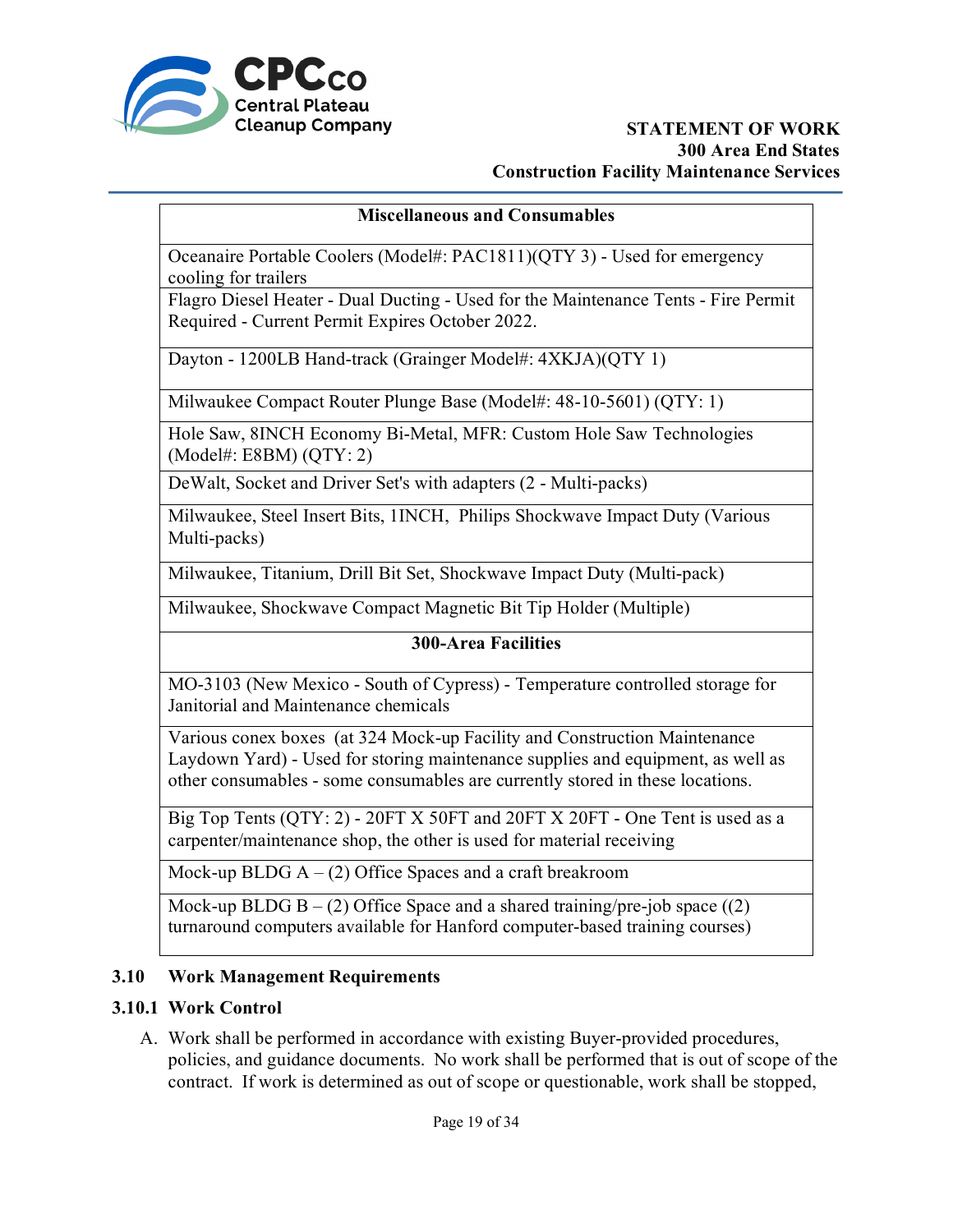

and the issue/concern shall be defined and evaluated. Contract revision will be prepared, as necessary. Requirements for coordinating, scheduling, and releasing work will be determined and specified by the Buyer's Technical Representative (BTR) and POC.

- B. The Contractor shall use the written work instructions provided by Buyer. The work instructions are written specifically to define work scope, identify hazards, and implement mitigating hazard controls and a corresponding Job Hazard Analysis (JHA). The work instructions will be placed in a work package and include the necessary permits and associated project documentation needed to safely complete the work scope at each work location.
- C. Contractor and lower-tiered subcontracts shall participate in work planning, and Job Hazard Analysis (JHA) in accordance with CPCC-PRO-WKM-079, as required. These meetings will discuss work instruction planning scope, hazards and hazard mitigation and analysis preparation. Contract shall assign a representative from each building trade craft type that are performing the work task.
- D. Work scope that interfaces with any existing Structures, Systems, and Components (SSC's) shall be performed following the preparation and approval of a Facility Modification Package (FMP), needs and application are determined Buyer Engineering in accordance with application procedures.
- E. Buyer Work Control will provide the Work Packages(s) that will invoke the requirements for the performance of work. The Contractor shall document and execute their Work in accordance with these requirements. Any changes to a work package or supporting documentation shall be reported to the assigned maintenance coordinator for each project.
- F. Daily/Weekly release of work packages is determined by the Release Authority. FWS is required to check in before the start of the day or work task to confirm work is released.
- G. Fieldwork Supervisor shall communicate activity progress daily and participate in brief daily work planning meetings with the assigned maintenance coordinator for each location.
- H. Contractor may be asked to participate in daily/weekly project meetings called "Plan of the Day (POD), Plan of Tomorrow, Plan of the Week (POW), and 3-Week Look Ahead. These meetings may have options for in-person attendance and/or remote attendance over Microsoft Teams. Instructions will be provided by each project as required.

# **3.10.2 Permits**

Work elements requiring Hanford Site permits are identified in this section. Permits will be provided by Buyer at no cost. Please notify Buyer (5) working days in advance of work requiring a work permit. Fieldwork Supervisor is responsible for ensuring all workers understand the contents and requirements of the work permit.

A. Asbestos Work Plan: Required prior to asbestos (Class I or Class II) work is performed.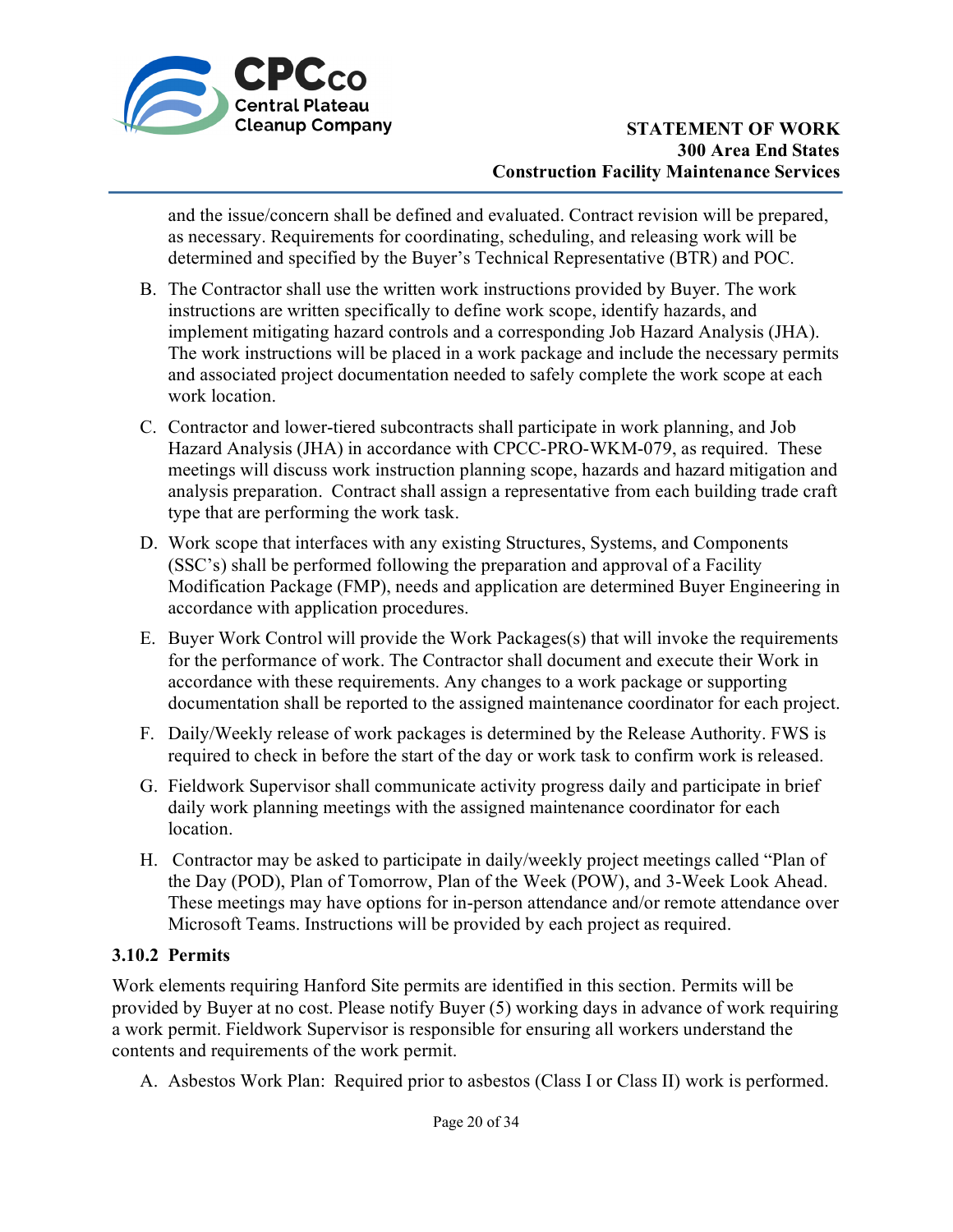

- B. Hanford Site Confined Space Hazard Identification (A-6005-724): Required to access potential confined spaces and obtain a Confined Space Entry Permit.
- C. Hanford Confined Space Entry Permit (A-6005-717): Required prior to entry into any area determined to be classified as a Confined Space and containing conditions detrimental to employee safety in accordance with DOE-0360.
- D. Electrical Installation Permit (A-6005-707): One permit covers new electrical installation work governed by the National Electrical Code (NFPA 70).
- E. NOTE: Electrical installations require NEC compliance inspection by a qualified NEC Inspector in accordance with DOE-0359.
- F. Hanford Site Excavation Permit. In accordance with DOE-0344. Required for excavation involving hand digging greater than 12 inches in depth, or machine digging.
- G. Fall Protection Work Permit (A-6004-286): Required prior to being exposed to a fall hazard (greater than 6 feet for construction industry and 4 feet for general industry.
- H. Fire Marshall Permit: Notify Buyer in accordance with SP-4. Required when fire alarm systems, fire sprinkler systems, or fire hydrants will be taken out of service; for new construction and demolition; when using combustible chemicals, compressed gas, explosives, and flammable/combustible liquids; when performing cutting/welding or outdoor burning; and for any activity falling under the scope of NFPA 1.
- I. Hanford Site Oversize/Overweight Permit (A-6003-609): Required for each vehicle and/or non-reducible load that exceeds the dimensions or weights shown in SP-4.
- J. Hot Work Permit (A-6006-115): Required prior to performing any work which may produce a spark, arc, or flame on the Hanford Site.
- K. Nonemergency Hydrant Tie-In Permit (A-6003-681): Required for any water being obtained through an existing hydrant. Contractor shall notify Buyer a minimum of 2 weeks prior need, in accordance with SP-4.
- L. Radiological Work Permit: Required prior to performing any work within a radiological posted area.
- M. Utility/System Outage Permit: This permit is required prior to Lockout/Tag-out isolation of any facility equipment, systems, and/or utilities in accordance with SP-5 and DOE-0336. Notify Buyer 15 days prior to need date. To obtain permit issue an HMIS Service Request.
- N. State Waste Discharge Permit: Buyer has already obtained the required permit. No discharges of water are allowed or authorized within 300 horizontal feet of any known crib, catch basin, infiltration trench, or underground disposal area.
- O. Beryllium Work Permit: Required prior to performing any work within a Beryllium Contaminated Area.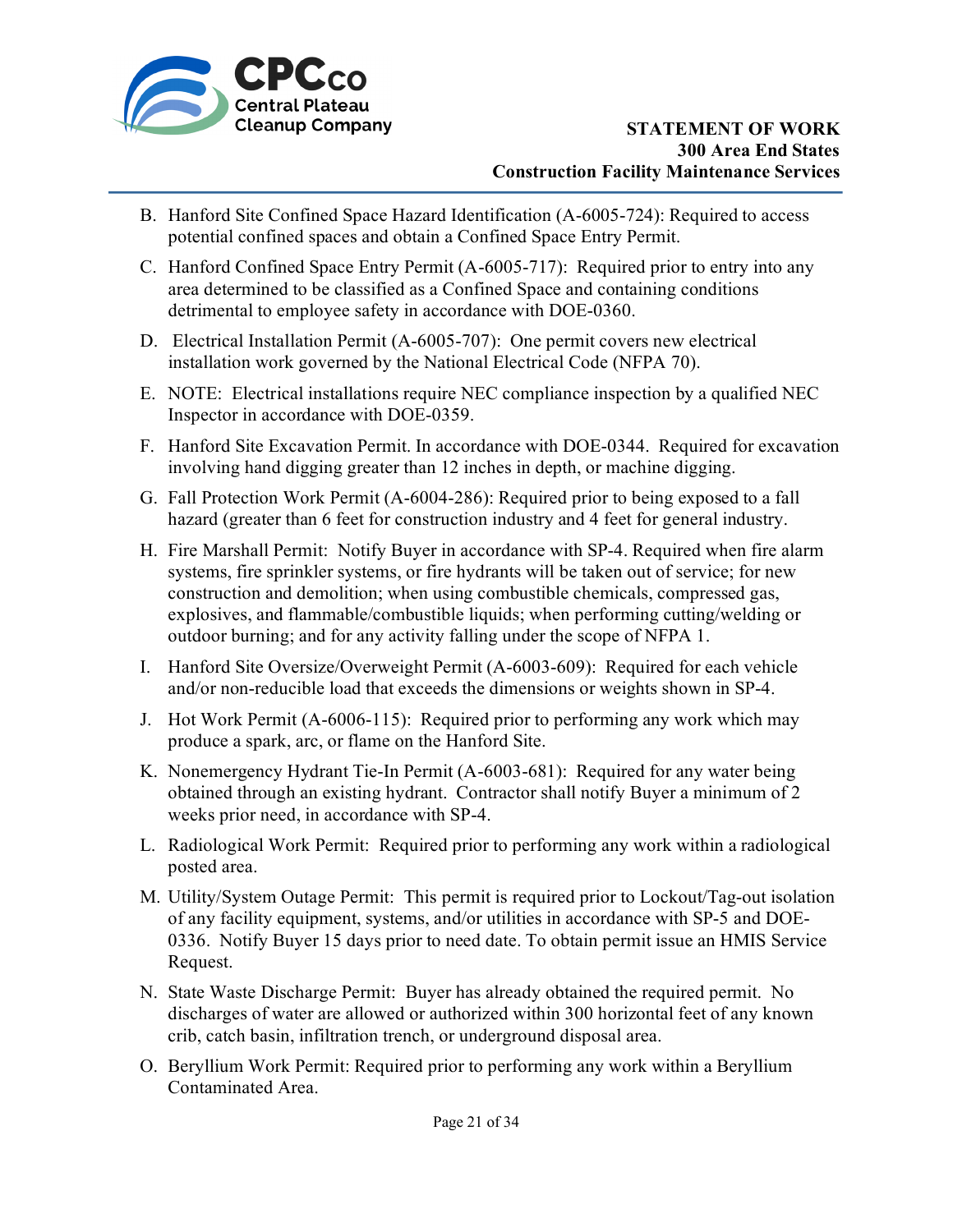

P. Industrial Hygiene Work Permit: Required prior to performing work in any areas identified as having lead, cadmium, and chromium contamination.

### **3.11 Site Conditions and Known Hazards**

The site conditions and/or known hazards are as follows:

| Falls                                               | Overhead lines                                                   | Biohazards & vermin        |  |
|-----------------------------------------------------|------------------------------------------------------------------|----------------------------|--|
| Uneven walking surfaces                             | Portable tools and hand-held<br>Ergonomic hazards<br>power tools |                            |  |
| Lifting                                             | Falling objects                                                  | Noise sources              |  |
| Thermal stress (heat or cold<br>stress/hypothermia) | Forklift operation                                               | Sharp objects              |  |
| Chemical substances                                 | Vehicle traffic                                                  | Seasonal inclement weather |  |

# **3.12 Site Coordination Requirements**

Contractor site coordination and interface requirements include contractor's FWS interface with BTR, 324 Shift Office, and 300-296 Project Manager.

### **4.0 TECHNICAL REQUIREMENTS**

Contractor will perform in accordance with the terms and conditions of this contract, CPCC internal policies and procedures, and quality assurance provisions, including safety programs, laws, orders, permits, rules, confidentiality of information and intellectual property safeguards.

### **4.1 Work Location / Access Requirements (if applicable)**

 300-Area and 324 BLDG Mock-up: General Hanford-site Access Badge Required & 324 Building FEHIC

### **4.2 Codes and Standards**

The following latest version of the codes, standards, and requirements included below, are hereby incorporated into, and made a part of this SOW, as applicable. They shall have the same force and effect as if written into the body of the SOW.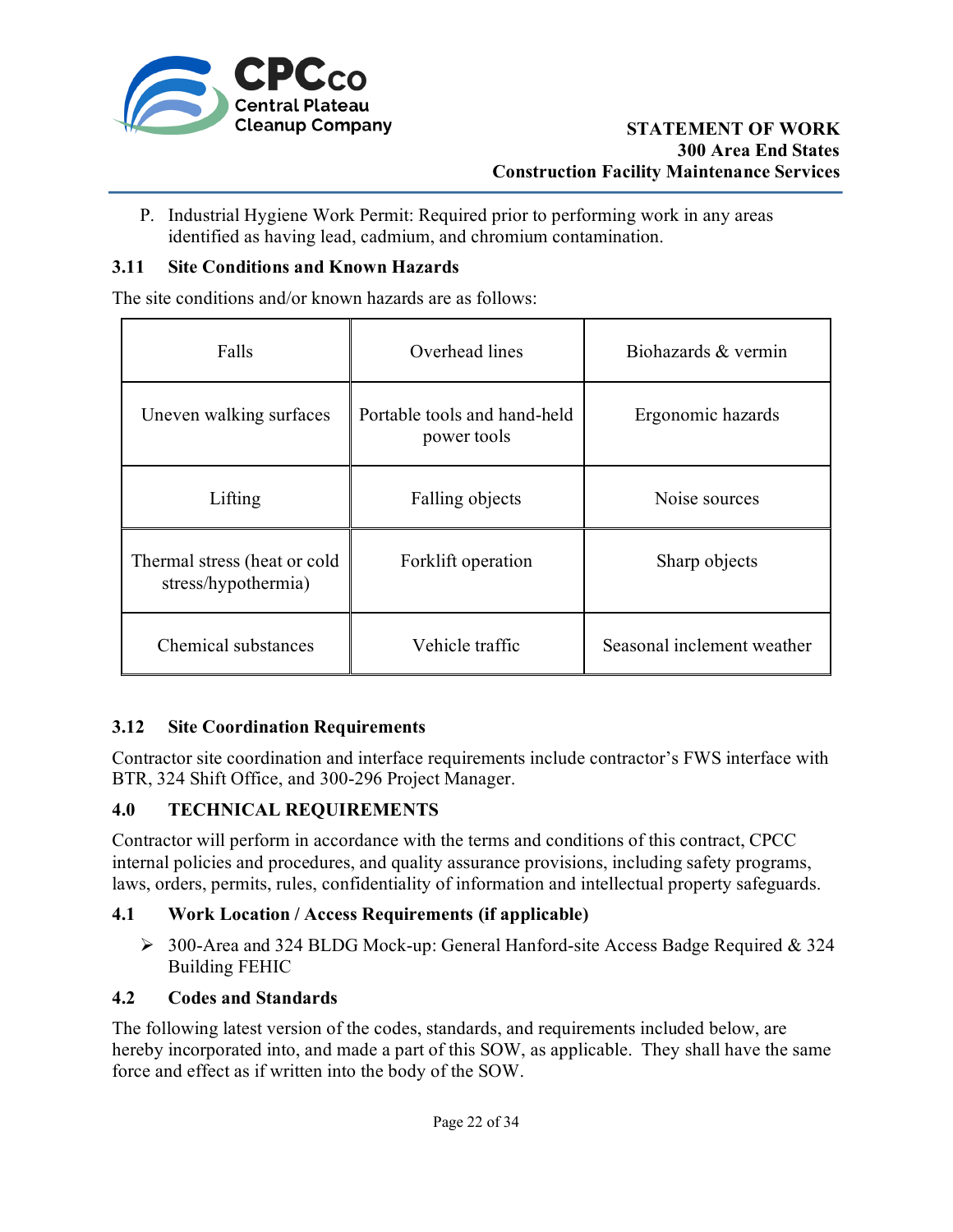

| Document No.                                                 | Title                                             |  |  |
|--------------------------------------------------------------|---------------------------------------------------|--|--|
| <b>ANSI Z535.1</b>                                           | American National Standard for Safety Color Code  |  |  |
| 29 CFR 1910.120                                              | Hazardous Waste Operations and Emergency          |  |  |
|                                                              | Response                                          |  |  |
| DOE Order 414.1D                                             | <b>Quality Assurance</b>                          |  |  |
| DOE/RL-92-36                                                 | Hanford Hoisting and Rigging Manual.              |  |  |
| DOE-0336                                                     | Lock-out/Tag-out                                  |  |  |
| DOE-0343                                                     | <b>Stop Work Procedure</b>                        |  |  |
| DOE-0346                                                     | Hanford Site Fall Protection Program              |  |  |
| DOE-0359                                                     | Hanford Site Electrical Safety Program            |  |  |
| DOE-0360                                                     | Hanford Confined Space Procedure                  |  |  |
| DOE-0352                                                     | Hanford Site Respiratory Protection Program       |  |  |
| DOE-0342                                                     | Hanford Site Chronic Beryllium Disease Prevention |  |  |
|                                                              | Program                                           |  |  |
| NFPA <sub>1</sub>                                            | Fire Code                                         |  |  |
| NFPA 24<br>Safeguard Construction, Alteration and Demolition |                                                   |  |  |
|                                                              | Operations                                        |  |  |
| <b>NFPA 70-2020</b>                                          | National Electrical Code                          |  |  |

# **4.3 Electrical Safety Requirements**

*If electrical work is requested the following shall apply:* 

Services under the management of the Contractor shall be performed in accordance with *CPCC-PRO-SH-40078 - Contractor Safety Processes*, Appendix F *– Safety Program Specifications for Contractors, Section 3.11*, which flows down the 10 CFR 851 and Hanford site requirements to the Contractor.

For the purpose of worker safety, electrical equipment must be approved per DOE-0359 *Hanford Site Electrical Safety Program*. Electrical equipment and industrial control panels delivered or brought on to the site in performance of the contract must be labeled by an organization currently recognized by OSHA as a Nationally Recognized Testing Laboratory (NRTL). All equipment installed as part of the contract must comply with the National Electrical Code (NEC), NFPA 70 and, where applicable, ANSI C2 (NESC).

# **4.4 Hoisting and Rigging Requirements**

Applicable hoisting and rigging shall be performed in strict accordance with DOE-RL-92-36, *Hanford Site Hoisting and Rigging Manual*, current revision.

# **5.0 PERSONNEL REQUIREMENTS**

# **5.1 Training and Qualification**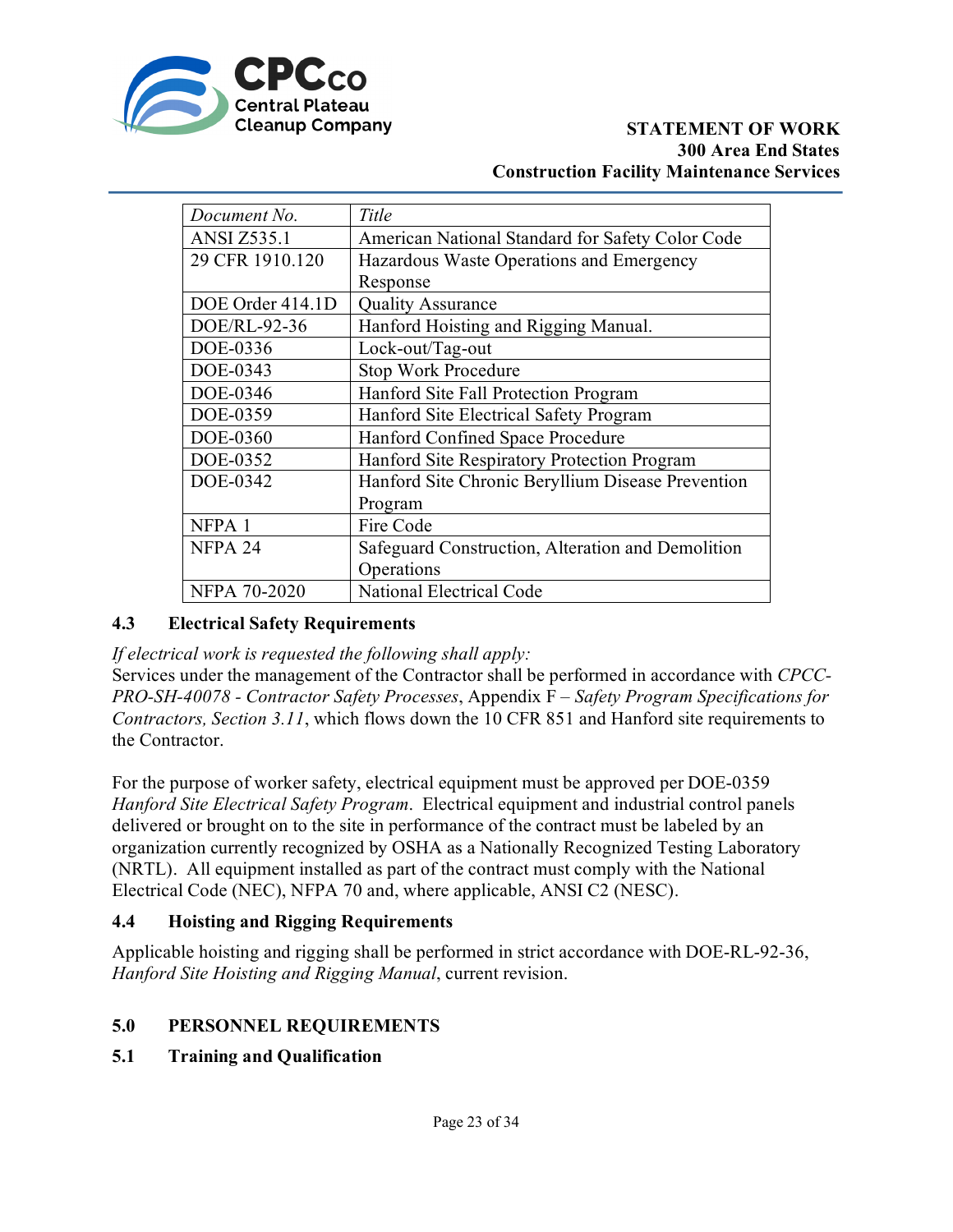

- A. Contractor personnel will be trained and qualified to Buyer requirements for performing services. Personnel assigned to enter radiation zones within Buyer areas of responsibility will be fully qualified to perform work in such zones.
- B. Buyer will provide Contractor staff task or facility specific training as required for site and facility access and safe performance of assigned tasks. Buyer will schedule and furnish Hanford Site-specific training courses at no cost to the Contractor. The Contractor is expected to provide appropriately trained and qualified staff to perform the type of work associated with their skill of craft at the Hanford site. In some cases, the requirements encompassed by this contract will necessitate that personnel have prior relevant experience. Buyer will provide training to support specialized systems and equipment in Buyer-equipped facilities. The contractor shall provide training required for professional employee development or for maintaining existing skills of contractor personnel.
- C. The following training/qualifications are required for general to the Hanford Site and 300 Area. All other trainings and required qualifications will be communicated by the BTR in work instructions driven by Employee Job Task Analysis (EJTA):
	- i. Hanford General Employee Training (HGET)
	- ii. CPCC General Employee Training (CGET)
	- iii. 324 FEHIC/Facility Computer Based Training (CBT)
	- iv. On-site Safety Representative Specific:
		- a. Must have Construction Health and Safety Technician Certification or Occupational and Safety Technologist Certification or be an Associate Safety Professional or a Certified Safety Professional from the American Board of Certified Safety Professionals.
		- b. 10 years full time experience in a safety and health position in industrial safety, and familiar with radiological contaminated materials, and chemicals and hazardous material handling experience.
	- v. On-site Field Work Supervisor Specific:
		- a.10 years combined of general construction experience. Experience on a DOE nuclear site preferred.
		- b. 5 years supervisory level experience, which shall include labor management associated with bargaining units, radiological contaminated materials, chemicals, and hazardous material handling experience.
		- c. Must have CPCC FWS (Field Work Supervisor) and QES (Qualified Electrical Supervisor) qualifications or be qualified within 3-months of contract kick-off.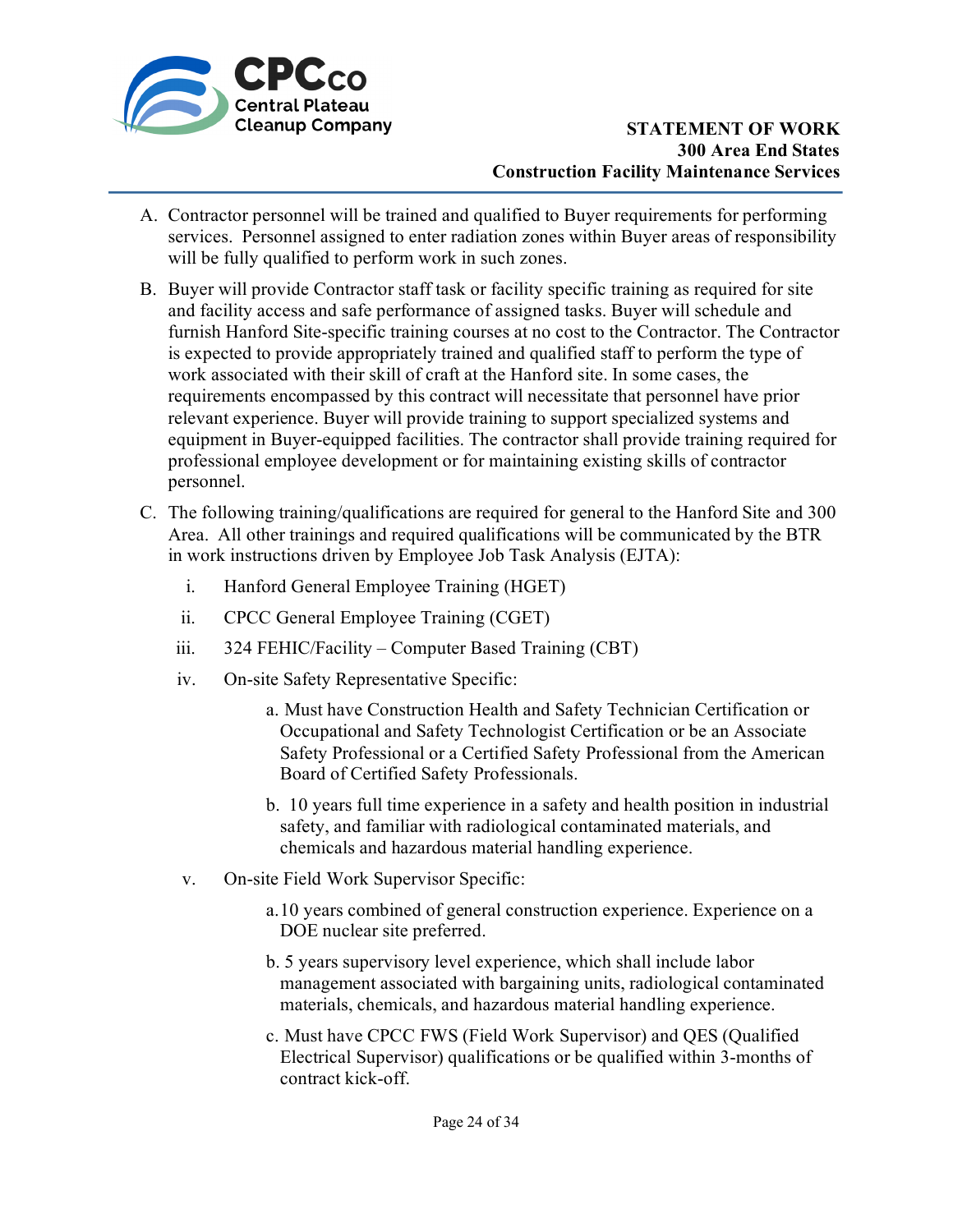

- D. As soon as practical after award, the Contractor shall submit a badge request for personnel required under the contract to facilitate and schedule training and medical evaluations. The badging request is required and a necessary step for coordinating training and medical evaluations.
- E. If electrical work is requested, the Contractor shall use Qualified Electrical Workers and Qualified Instrument Specialists as identified in DOE -0359 to perform electrical work scope.

### **5.2 Security and Badging Requirements**

For any on site work, see Special Provisions – On Site Services SP-5 for details.

- A. The Contractor shall wear a CPCC-issued security badge will performing work on the Hanford site or within CPCC designated facilities and work areas. A minimum of two working days advance notice is needed for site badging.
- B. Contractor employees will be required to submit to vehicle searches and not personally carry or transport certain prohibited articles.

### **5.3 Site Access and Work Hours**

The work shall be performed during normal working hours as scheduled and agreed to by Contractor and Buyer. Normal working hours are 6:00 A.M. to 4:30 P.M. Monday – Thursday. When required, a work schedule shall be submitted to the Facility POC by the Contractor that has been mutually agreed upon, prior to the start of work. However, the nature of the work may require the Contractor to perform work Friday through Sunday or off-hours to prevent any impact to facility operations during the normal (Mon.-Thurs.) work week. Therefore, Contractor shall be available to perform work Friday through Sunday or off-hours if required to support service requests including Emergency and Urgent repairs. If schedule alternative is required BTR will communicate to contractor's contact.

### **5.4 Personal Protective Equipment**

Contractor shall provide contractor personnel with the appropriate Personal Protective Equipment (PPE) such as hard hats and non-prescription safety glasses/goggles that meet Buyer's standards. The Contractor shall also be responsible for providing any personal-wear items such as prescription safety glasses, inclement weather clothing, and footwear appropriate for work locations(s) (e.g., ankle top leather/steel-toed boots) required for adherence to Buyer safety requirements.

### **5.5 Cellular Telephones**

In order for Buyer to access Contractor personnel during regular business hours and as otherwise agreed to, Contractor personnel involved in the direct oversight/management/supervision of Contractor personnel performing work on the Hanford site under this contract shall have a cellular telephone. Any charges for cellular telephone service use shall be borne by the Contractor and not billed directly to Buyer under the Contract.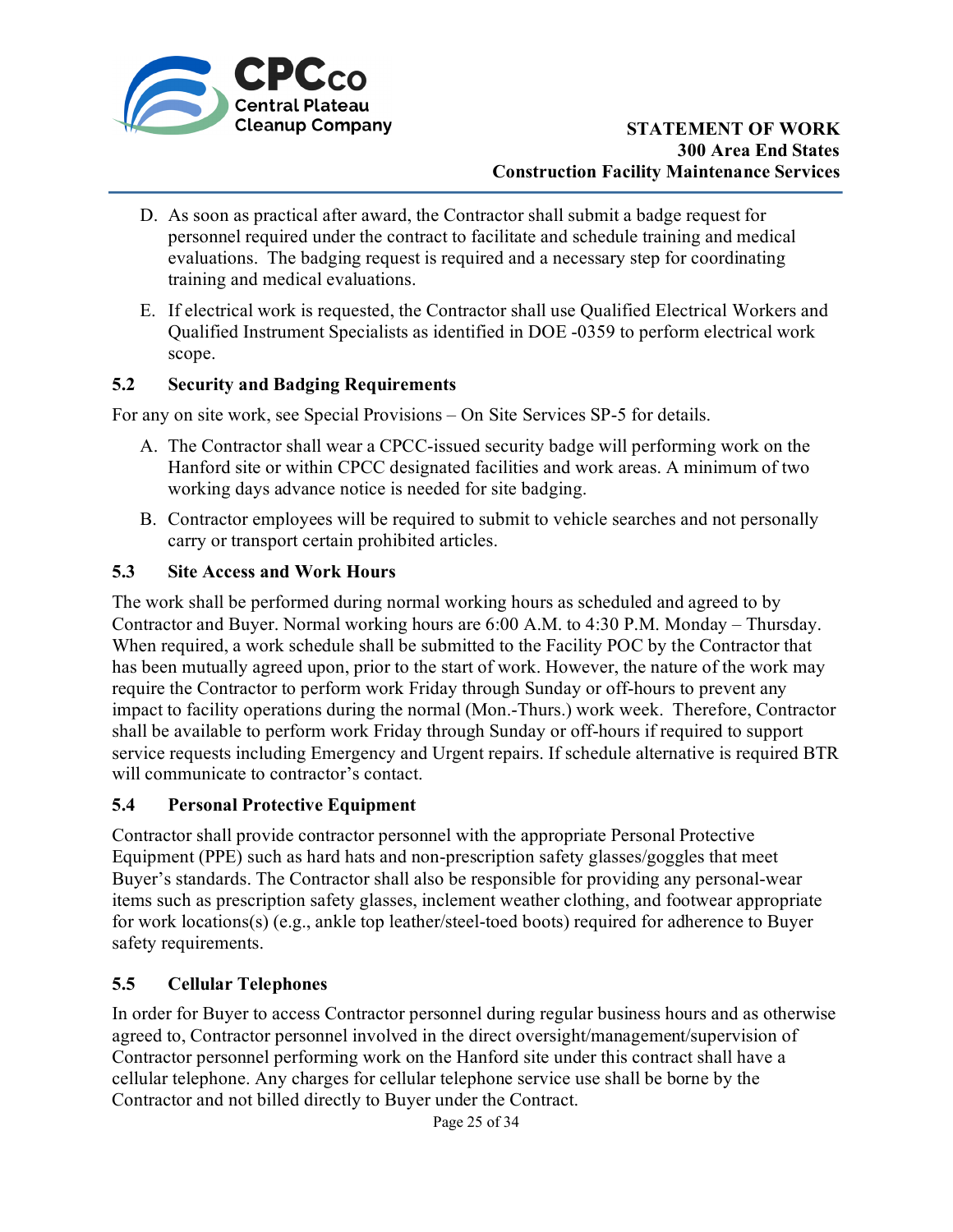

#### **6.0 ENVIRONMENTAL, SAFETY, HEALTH, AND QUALITY REQUIREMENTS**

The Contractor shall perform work safely, in a manner that ensures adequate protection for employees, the public, and the environment, and shall be accountable for the safe performance of work. The Contractor shall comply with, and assist CPCC in complying with Environmental, Safety, Health, and Quality (ESH&Q) requirements of all applicable laws, regulations, and directives.

Materials supplied or purchased for use in performance of this contract, to the maximum extent practical, shall be environmentally preferred as described in 40 CFR 247 and including Biobased products as designated by the USDA . [www.biopreferred.gov](http://www.biopreferred.gov/) 

The following project-specific ESH&Q requirements are applicable to this scope of work in addition to the requirements identified in the contract **[General Provisions](https://cpcco.hanford.gov/page.cfm/ContractProvisions)** and, when work is being conducted on site, the additional ESH&Q requirements in **[SP-5](https://cpcco.hanford.gov/page.cfm/ContractProvisions)** (*On-Site Services*) shall be followed.

#### **6.1 Safety Requirements**

- A. Contractor shall identify a staff member as the "Designated Safety Representative" prior to the start of work if the Contractor has more than one employee working on site in performance of this contract, in accordance with Special Provisions – On-Site Services (SP-5). Contractor shall notify the Contract Specialist if the name of the Designated Safety Representative changes.
- B. For on-site work, Contractor and its subcontractors shall be responsible to comply with all applicable sections of both SP-5, Special Provisions – On-Site Services and CPCC-PRO-SH-40078 - Contractor Safety Processes, Appendix F, Safety Program Specifications for Contractors
- C. Contractor shall perform work in compliance with facility-specific procedures and requirements documents applicable to the work area. These procedures and requirements comply with State, Federal, and DOE requirements or regulations. Where there is a difference in regulations or requirements, the most stringent shall apply.
- D. Contractor (and any lower-tier subcontractor) personnel working on site shall utilize the Hanford Site Occupational Medical Provider to obtain contract-related medical examinations. Contractor shall support development/completion of an Employee Job Task Analysis (EJTA) for each assigned individual: a) assigned to an on-site work location for greater than 30 days in a rolling 12-month period, including work done for other Hanford Prime Contractors or Subcontractors; or b) exposed to chemical, biological, or physical agents (noise) above allowable limits. Delivery persons, suppliers, landlords of off-site space, utility providers, etc. may be excluded from this policy as permitted by 10 CFR 851. Excluded personnel include:
	- i. Excluded personnel must engage in no more than tangential work at on the Hanford Site or at off-site space leased for DOE work relating to delivery,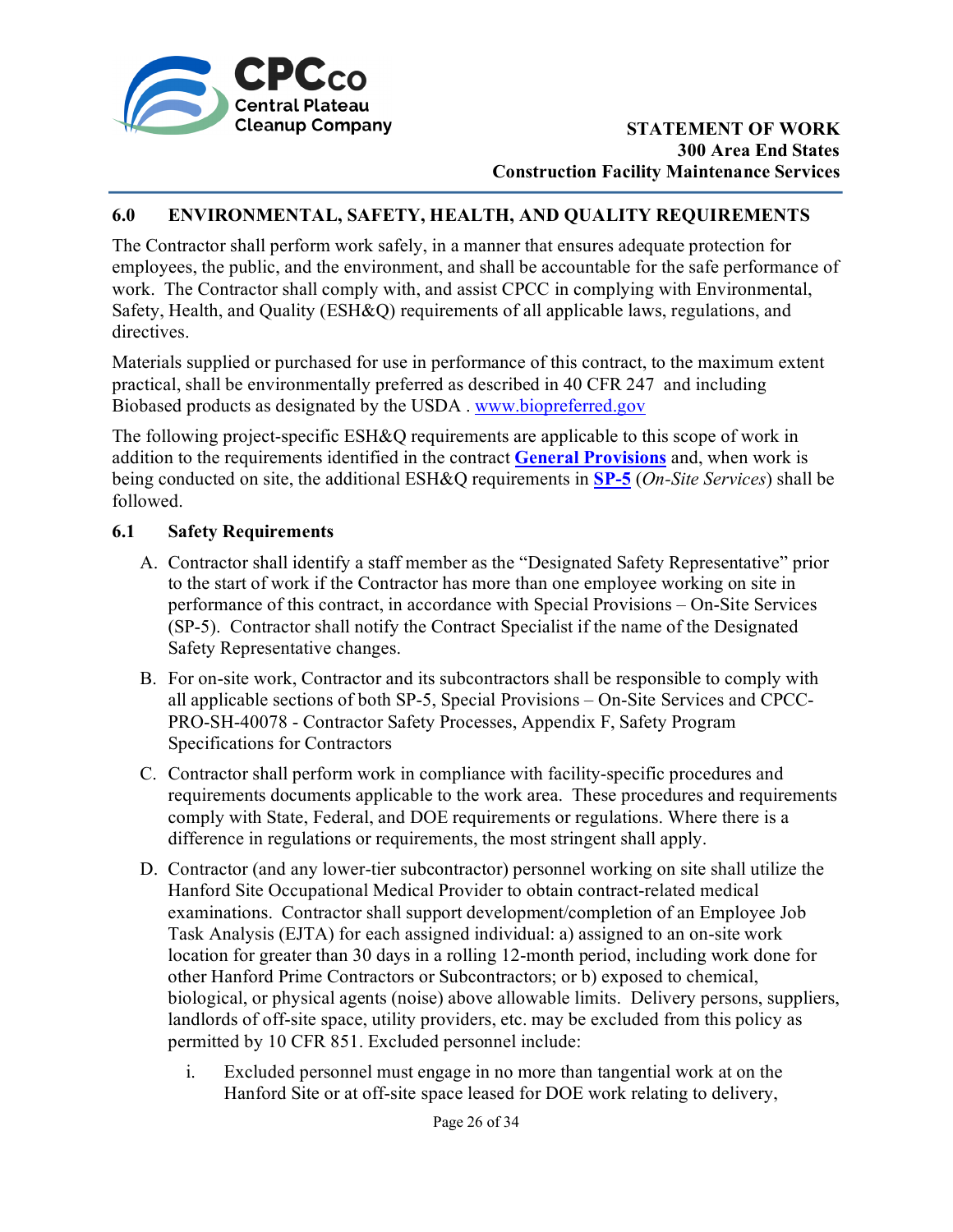

installation, or repair of their products. Examples of excluded personnel include but are not limited to Contractors delivering raw material (steel, concrete, gravel, etc.) or commercial products to the site.

- ii. Landlords of off-site space leased by CPCC for DOE work.
- iii. Utility providers, such as power or communications providers that may have power or communications lines installed on-site operate under supply contracts rather than contracts for services.

EJTAs drafted by the Contractor (form available at **Safety Reference Documents -**[Central Plateau Cleanup Company \(hanford.gov\)](https://cpcco.hanford.gov/page.cfm/SafetyReferenceDocuments#EJTA)) shall be submitted to the Contract Specialist for approval by the CPCC Health and Safety professional. Approved EJTAs will be forwarded to the Hanford Site Occupational Medical Provider for required medical examination(s) identification and scheduling.

All personnel performing work involving exposures to hazards are required to have an approved EJTA (with appropriate medical screening) prior to starting hazardous work.

- $\triangleright$  Personnel performing work that does not expose them to any chemical/physical hazard (as identified in CPCC-PRO-SH-40078) must still have an approved EJTA on file, even though no subsequent medical monitoring may be required.
- $\triangleright$  The documents are available on the www.hanford.gov internet website by clicking on "Contracting" and then "Central Plateau Cleanup Company," locate "Business Opportunities" (on the right-hand side of the screen), "Safety Reference Documents" on the left side of the screen, and selected "Employee Job Task Analysis (EJTA) (Safety Reference Documents - Central Plateau Cleanup [Company \(hanford.gov\)](https://cpcco.hanford.gov/page.cfm/SafetyReferenceDocuments#EJTA)).
- E. Contractor shall use the current Hanford Site Occupational Medical Provider for first aid treatment and return to work evaluations and the Hanford Fire Department for ambulance service for urgent medical situations requiring care and transport.
- F. Contractor shall take appropriate action, up to and including stopping work, and immediately notify the CPCC if an unplanned risk or hazard is discovered that is not covered by directions provided by CPCC. This action includes notifying the CPCC if the work exposes their workers to hazards that require medical monitoring.
- G. All services will be conducted in accordance with Hanford Site environmental, safety and health standards, security requirements, and Quality Assurance Program Plan applicable to scope.
- H. The Contractor and its lower-tier subcontractors shall take all reasonable precautions in the performance of the work to protect the safety and health of employees and of members of the public. Where there is a difference in regulations or requirements, the most stringent shall apply.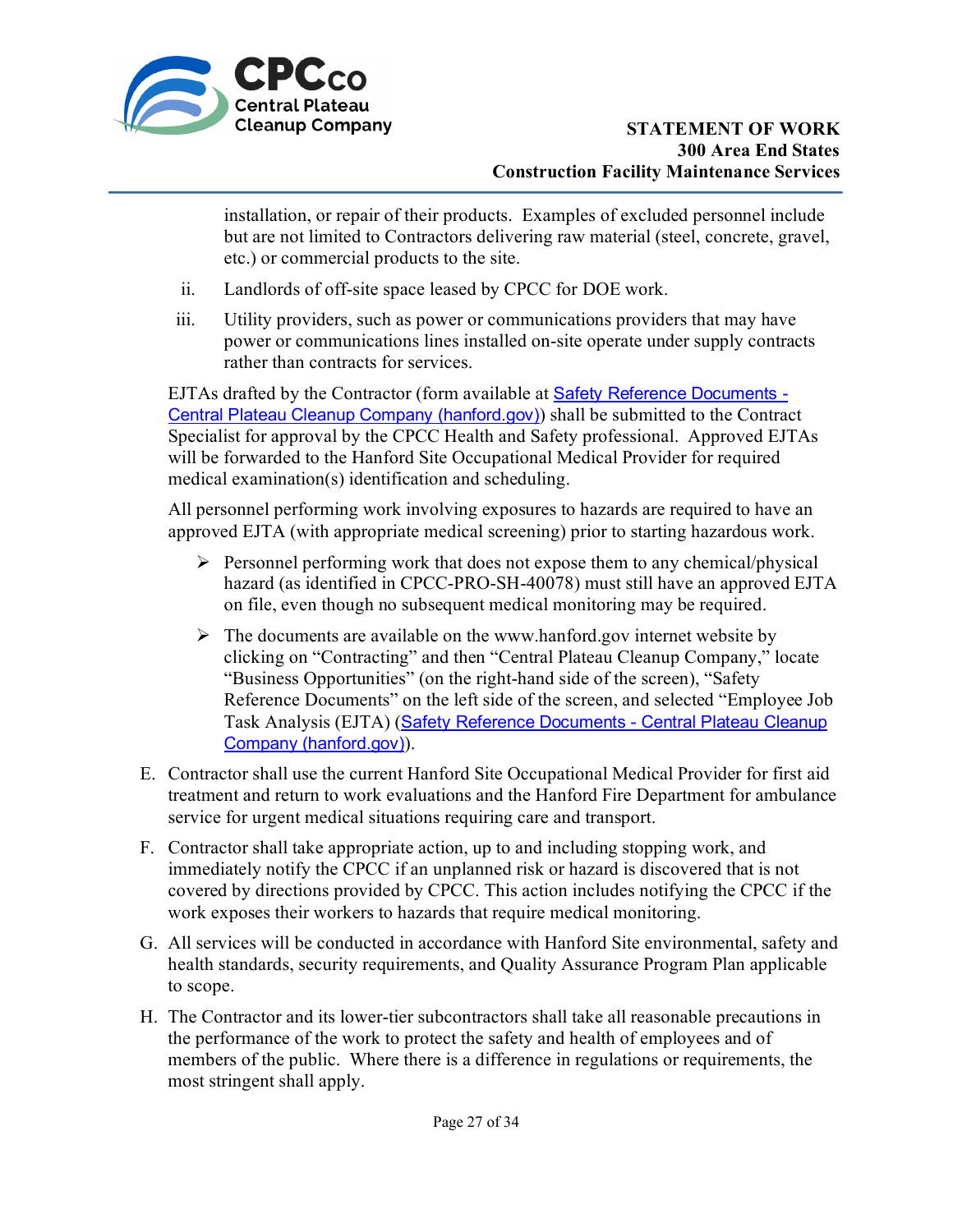

- I. Contractor must be familiar with the CPCC training, permits, and facility specific procedures applicable to this scope.
- J. Contractor shall arrange for their personnel and any lower-tier subcontractor personnel to obtain regulatory required-occupational medical examinations, which are triggered by the activities of this contract.
- K. In accordance with CPCC-PRO-SH-40078 *Contractor Safety Processes*, Appendix F *Safety Program Specifications for Contractors, Section 3.2*, the Contractor may be required to assist in or prepare a Job Hazard Analysis. The Analysis shall address specific work activities and hazards associated with the specific work and to identify the controls necessary to eliminate or control the hazards. The Analysis shall be written in such a manner as to be understood and usable by Contractor personnel in order to aid them in the identification, control, and response of potential hazards and is not just a compliance document. To achieve the level of coordination desired, approval of the Hazard Analysis by BTR, and CPCC Project Safety are required to ensure proper safety planning and communication prior to the start of work. The Hazard Analysis shall be prepared in a format provided by CPCC. The Contractor shall submit the Hazard Analysis to the BTR for approval prior to work on each release.
- L. The Contractor shall immediately notify the BTR and the Contract Specialist of any injuries or incidents; to include damage to Contractor-owned property or equipment.
- M. Contractor shall use a fall protection system whenever the work surface is greater than 6 feet for the Construction Industry and 4 feet for General Industry Fall protection anchorage points must be engineered and approved by CPCC. Approved anchorage point documentation must be readily available. Refer to DOE-0346 for technical requirements.
- N. Worker Exposure Monitoring for Hazardous Agents (i.e., Industrial Hygiene) CPCC shall be responsible for providing industrial hygiene technical support. Such support shall include establishing exposure controls and limits and conducting sampling and monitoring for hazardous agents associated with the activities and evolutions performed by the Contractor. These exposure controls and limits for hazardous agents (i.e., chemical; not radiological) shall be specified in the Site-Specific Health and Safety Plan and/or the Hazard Analysis. Results of all industrial hygiene surveys and monitoring shall be provided to both the Contractor's Safety Representative and the Contractor's onsite Project Manager. CPCC Industrial Hygienists will discuss exposure monitoring results with the respective Contractor Representatives and, as necessary, recommend or specify actions and controls to reduce or prohibit employee exposure to hazardous agents. The Contractor and CPCC shall collaborate to implement these controls and ensure their effectiveness.
- O. In accordance with CPCC-PRO-SH-40078 Contractor Safety Processes, when the Contractor brings chemicals on site, the activity is subject to CPCC's Chemical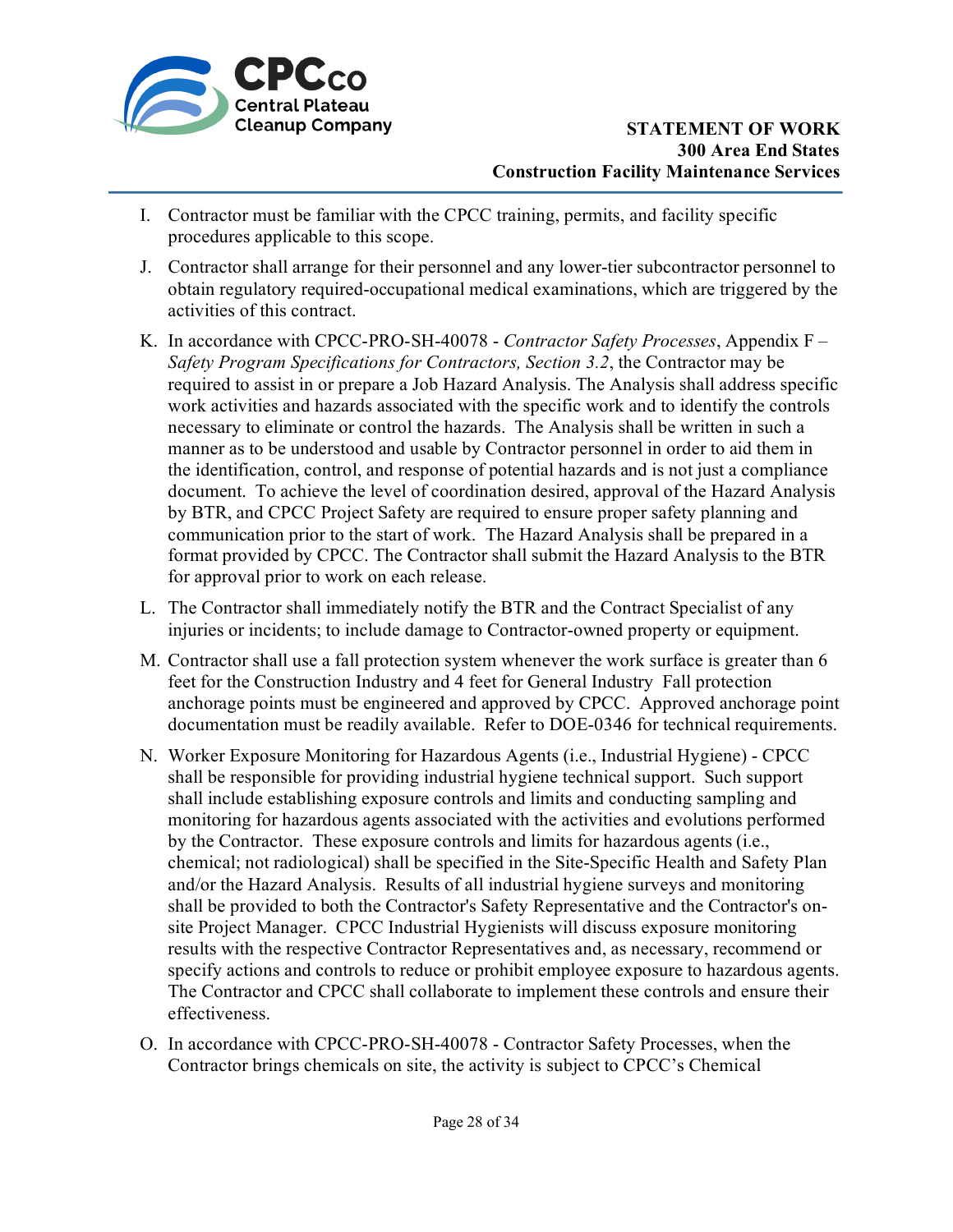

Management System Program. The Contractor must fill out Form A-6004-750, Chemical Inventory Worksheet, and submit for approval to CPCC prior to mobilization.

- P. Hazardous material used on Site shall be labeled in accordance with the requirements of the Globally Harmonized System of Classifications and Labeling of Chemicals. The Contractor shall supply a list of all hazardous materials and their corresponding Safety Data Sheets (SDS) and obtain Buyer's prior approval before bringing any hazardous material onto the Site. The Contractor shall keep the list current and shall provide the list to the assigned BTR when list has been updated.
- Q. The Contractor shall comply with CPCC-PRO-SH-40078 Contractor Safety Processes, Appendix F, Section 3.15, for controlling exposures to airborne hexavalent chromium. These requirements are specifically applicable to welding, grinding, torch-cutting, metal buffing and metal polishing, and spray-painting activities.
- R. Lock-out/Tag-out performed by the Contractor shall be performed in accordance with DOE 0336, and with the oversight of CPCC's Controlling Organization representative and BTR (See also CPCC-PRO-SH-40078 - Contractor Safety Processes, Appendix F, Safety Program Specifications for Contractors, Section 3.11).
- S. The Contractor shall comply with the CPCC ladder safety policy as described in CPCC PRO-SH-40078 - Contractor Safety Processes, Appendix F, Section 3.16. The intent of this policy is to ensure that alternatives to Portable Ladders have been examined on a task specific basis.
- T. The Contractor shall observe and provide spotters for Overhead restrictions as described in CPCC-PRO-SH-40078 - Contractor Safety Processes, Appendix F, Section 3.11.4.
- U. If chemical contamination is encountered, work shall be stopped immediately, the BTR contacted, and an appropriate chemical monitoring plan prepared by CPCC.
- V. Contractor (and lower-tier contractors) Shall comply with CPCC motor vehicle safety policies for securing loads as described in CPCC-PRO-SH-40078 – Contractor Safety Processes Appendix F, Section 3.10.18.

# **6.2 Quality Assurance and Control**

Contractor shall be responsible for performing quality workmanship and shall conduct the quality control measures necessary to ensure work conforms to requirements above. Quality workmanship is expected and shall follow standard commercial quality practices. The Contractor shall provide accurate data/reports and meet contract objectives, with emphasis on overall success and positive impact to the CPCC acquisition program and organizational mission. Other areas of consideration include:

 $\triangleright$  Applicable Plans, procedures, and engineering documentation shall be controlled in accordance with the CPCC Quality Assurance Program requirements.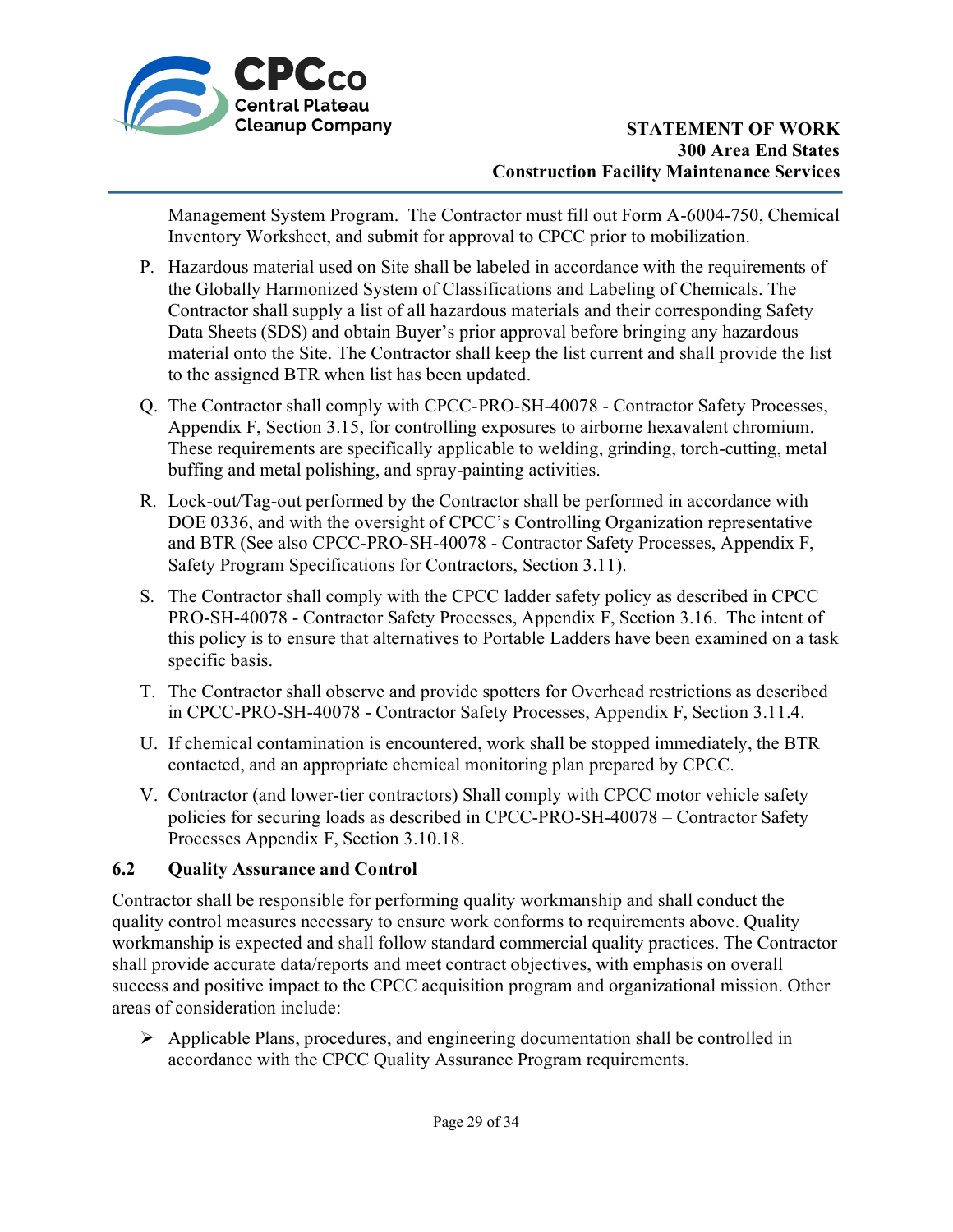

- $\triangleright$  CPCC reserves the right to make inspections at any time at the source of supply of materials.
- $\triangleright$  All items and processes are subject to review, inspection, or surveillance by CPCC at the Contractor facility, or any lower-tier subcontractor's facility, as applicable.
- $\triangleright$  Applicable equipment requiring calibration shall be periodically calibrated to assure reliable results. Calibration shall be traceable to National Institutes of Standards and Technology Calibration (NIST) Standards.
- $\triangleright$  Contractor is responsible for the achievement and the verification of the quality of the activities performed in the completion of the described work scope. Compliance with codes, standards and requirements is the responsibility of the contractor.
- $\triangleright$  At the conclusion of construction activities, the Construction Manager/ BTR and/or Quality Assurance (QA) will conduct a Final Acceptance Walk-down during which time; work will be inspected for compliance with contract requirements.

# **6.2.1 Suspect/Counterfeit and Defective Items**

The Contractor shall take the measures necessary to ensure Suspect/Counterfeit items are not brought onto the Hanford Site. This includes items within the Contractor's equipment or supplied as part of the Contract.

### **6.3 Radiological Requirements**

The Contractor must receive written approval from the Project Radiological Control Manager prior to bringing a radioactive source on site. This includes any source or equipment that contain sources (e.g., soil densitometers) which is governed under a U.S. Nuclear Regulatory Commission (NRC) license or license by an NRC agreement state.

If work is deemed Radiological, the Contractor shall be subject to Title 10, Code of Federal Regulations, Part 835 as well as the Central Plateau Cleanup Company Radiological Control Manual, CPCC-000175.

- A. Daily radiological control technician (RCT) with field instruments may be performed. If at any point, radioactive materials above specified action levels are encountered, work shall be stopped immediately. CPCC Radiological Control shall be contacted by the RCT and a Radiological Work Permit will be prepared by CPCC to cover working with radiological contaminated soils and materials.
- B. Items belonging to the Contractor that: a) were located in known or suspected contamination areas; or b) become contaminated at levels exceeding CPCC-000175 table 4.1 values are subject to CPCC administrative controls. CPCC will determine if release back to the Contractor is possible. If not possible, the Contractor will be compensated for items taken.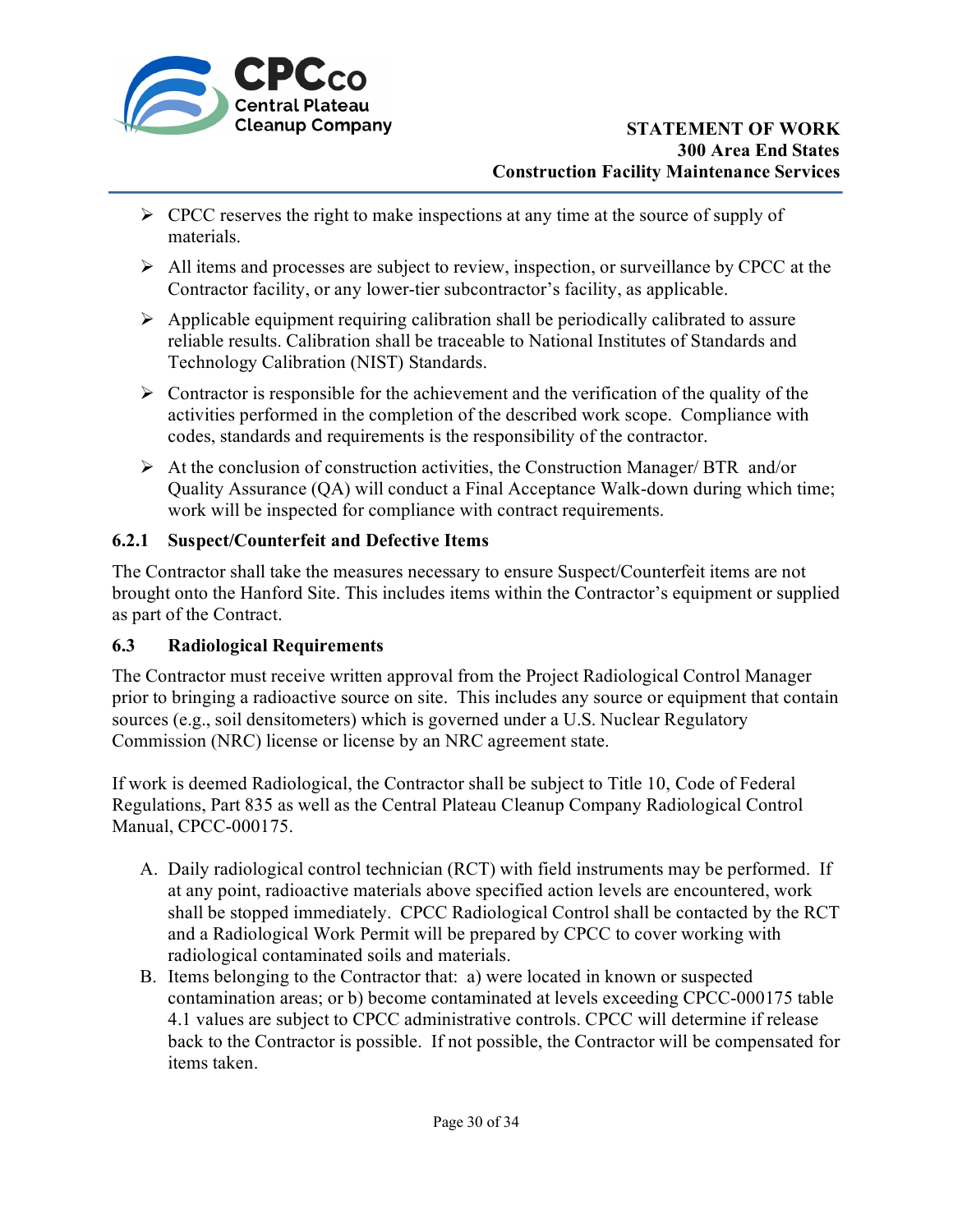

C. Arrangements for pickup and drop-off of dosimeters, when required, must be made with the CPCC Dosimetry Office in the 200W/MO-2159.

### **6.4 Nuclear and Criticality Safety**

If work is deemed nuclear-related, the Contractor shall be subject to Title 10, Code of Federal Regulations, Part 830.122 (10 CFR 830.122), "Quality Assurance Requirements", and the enforcement actions under 10 CFR 820, "General Statement of Enforcement Policy".

## **6.5 Motor Vehicle**

Contractor shall ensure that all vehicles are operated in a safe manner while on site. (Reference Contract Terms and CPCC-POL-SH-54212).

### **6.6 Environmental/Cultural Requirements**

It is not anticipated that cultural or protected plants or animals will be encountered during project activities in previously disturbed areas. However, workers are to be instructed to watch for bones or possible historic artifacts, especially during excavation. If cultural materials are encountered, stop work within the immediate vicinity of the find and notify Buyer.

Contractor shall watch for cultural materials such as bones or historic artifacts during field work on the Hanford Site. Contractor shall notify Buyer at least 24 hours in advance of performing excavations to arrange for monitoring by cultural resource experts. No excavation may proceed without such monitoring. If cultural materials are encountered, stop work within the immediate vicinity of the find and notify Buyer.

Migratory birds may be present at this site and nesting activities shall not be disturbed. If field work is to be initiated during active nesting season (i.e., between mid-March through end of July), Contractor shall contact Buyer to initiate a review of the area where the work is to be performed to make sure no nesting is occurring within the affected area). Workers are to be instructed to watch for active nests. If active nests and/or any nesting birds are encountered, or birds exhibit defensive behavior, the Contractor shall stop work in the immediate vicinity of the nest and shall contact Buyer for additional review and required action.

Ground-disturbing activities have the potential to spread and increase noxious plants. Vehicles should stay on existing roadways, graveled areas, and bare areas to the extent possible.

# **7.0 MEETINGS AND SUBMITTALS**

# **7.1 Meetings**

- A. Contractor shall participate in an initial contract kickoff meeting for each assigned task.
- B. Regular/weekly status meetings via telephone/teleconference or in person with Contractor management personnel as required.

### **7.2 Submittals/Reports**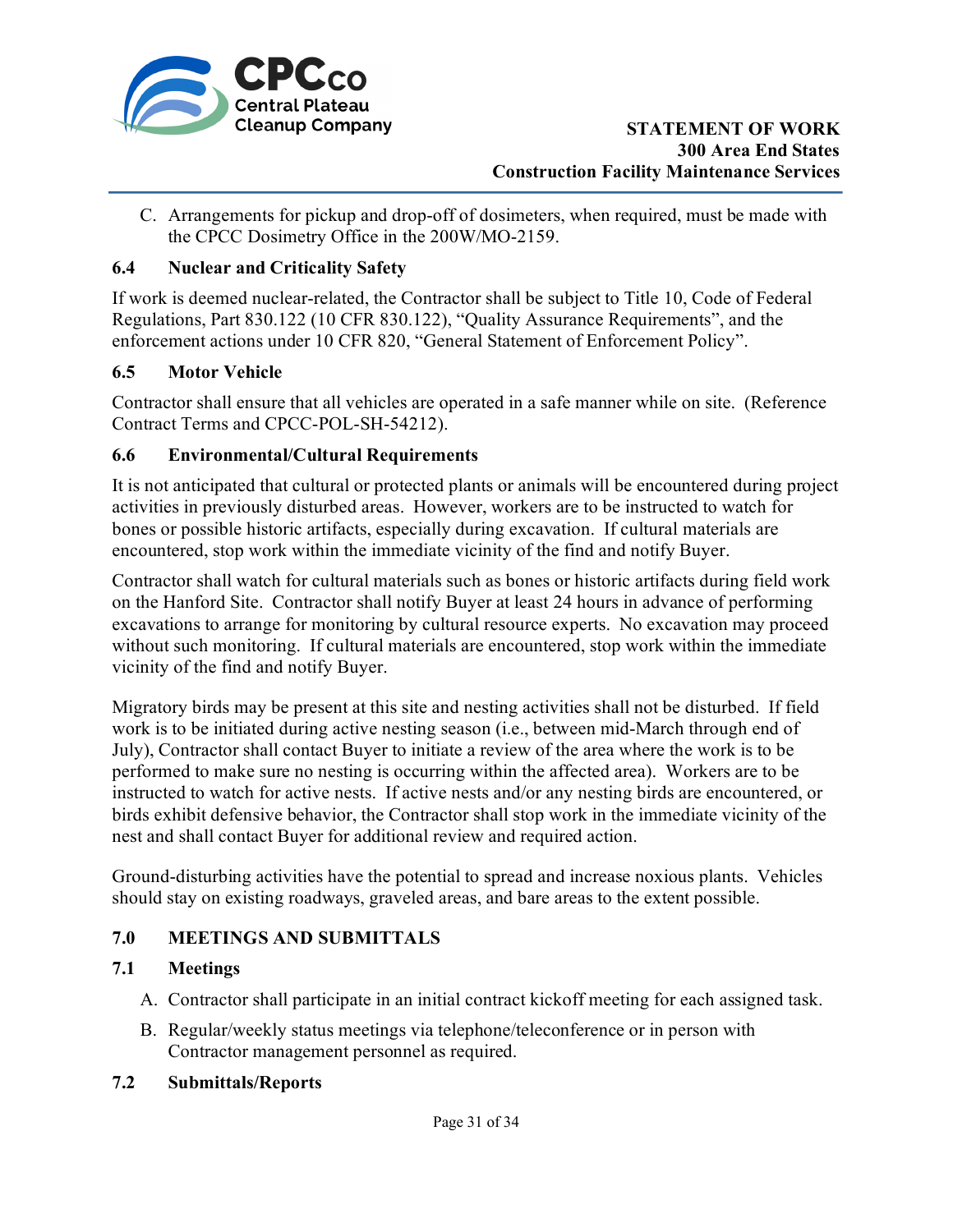

Contractor shall submit the following documents as required to the BTR via email. NOTE: The Monthly Reports (see 7.2.C. below) will be submitted as an attachment to each monthly invoice.

- A. Construction Daily Field Reports Site Form A-6004-822 shall be completed on a daily basis.
- B. Weekly Manpower Report summarizing all construction operations and maintenance activities accomplished during the previous work week period. The manpower report shall include:
	- i. Name

- ii. Date and hours worked
- iii. Craft Type and/or Exempt Position
- iv. For Craft, pay type Straight Time or Overtime
- C. Monthly Status Report Monthly Status Report covers ALL contract activities The Contractor shall provide a consolidated monthly management report to be delivered to the Buyer on or before the  $10<sup>th</sup>$  calendar day of the month following the reporting period. This report shall include the follow:
	- i. Progress for the period an accurate, up-to-date summary account of tasks completed during the previous month.
	- ii. Activities planned for the next reporting period as well as the status of any deliverables, including planned deliver date(s) and actual and/or anticipated delivery date(s).
	- iii. Problem encountered identification of any problems, issues or delays and recommendations as to their resolution, and any corrective action that was taken to correct identified problems
- D. Monthly report of labor hours worked on Site Per SP-5 Article 5.5.B.

## **8.0 DELIVERABLES, PROJECT CONTROLS, MILESTONES, AND PERFORMANCE SCHEDULE REQUIREMENTS**

A. Submittal Register (example below)

| Contract Number and Name: Contract # |                   |                        |                                      |                                 |                     |               |                               |                                                       |
|--------------------------------------|-------------------|------------------------|--------------------------------------|---------------------------------|---------------------|---------------|-------------------------------|-------------------------------------------------------|
|                                      |                   |                        |                                      |                                 |                     |               |                               |                                                       |
| No.                                  | Submittal<br>Type | Technical<br>Submittal | Vendor<br>Informati<br><sub>on</sub> | Description /<br>Document Title | Submittal<br>Date   | Approver      | <b>CPCC</b><br>Review<br>Time | Contract<br>Paragraph or<br>Requiremen<br>t Reference |
|                                      |                   |                        |                                      |                                 | (Calendar)<br>Days) | Organizations | (Workd<br>ays)                |                                                       |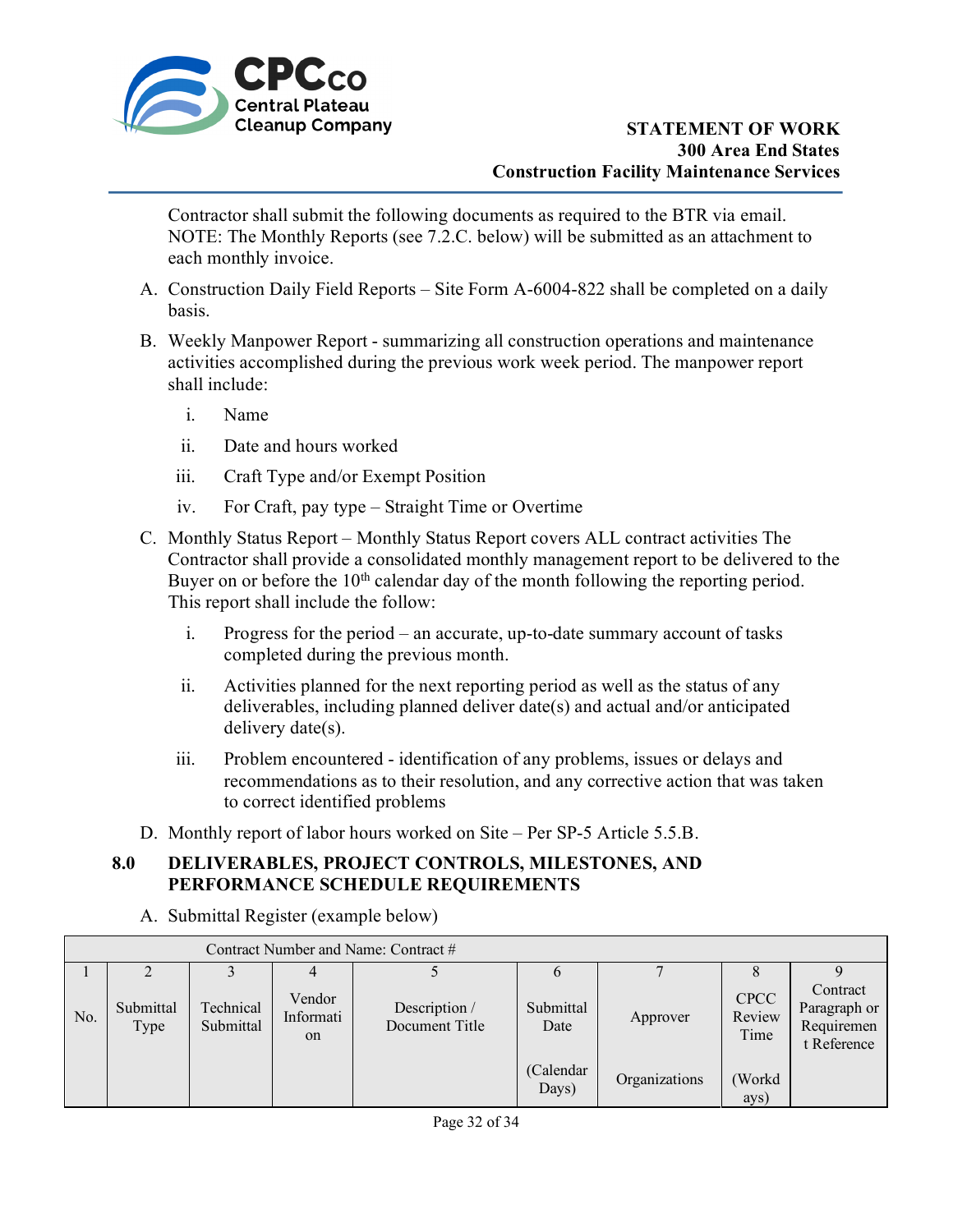

| $\mathbf{1}$   | <b>APW</b> | N <sub>o</sub> | No             | Job Hazard Analysis                                                | $A+5$                     | $S$ & H                     | 5 Days | SOW, 6.4 |
|----------------|------------|----------------|----------------|--------------------------------------------------------------------|---------------------------|-----------------------------|--------|----------|
| $\overline{2}$ | <b>APW</b> | No             | N <sub>0</sub> | Employee Job Task<br>Analysis                                      | $A+5$                     | S & H                       | 5 Days | SOW, 5.1 |
| 3              | <b>APW</b> | No             | No             | Hanford Safety<br>Record/Training<br>Verification                  | $A + 5$                   | S & H                       | 5 Days | SOW, 5.1 |
| $\overline{4}$ | <b>APW</b> | No             | No             | Chemical Inventory<br>Worksheet and SDSs                           | $A + 5$                   | <b>FCC</b>                  | 5 Days | $SP-5$   |
| 5              | <b>APW</b> | No             | No             | Air Emissions Sources<br>Inventory                                 | $A + 5$                   | <b>ENV</b>                  | 5 Days | $SP-5$   |
| 6              | <b>APW</b> | No             | No             | DOT Safety<br>Management Plan                                      | $A + 5$                   | <b>TRANS/CON</b>            | 5 Days | $SP-5$   |
| $\tau$         | <b>APW</b> | N <sub>o</sub> | N <sub>0</sub> | <b>Training Matrix</b>                                             | $A + 5$                   | S&H/BTR                     | 5 Days | $SP-5$   |
| 8              | AP         | No             | No             | <b>Construction Daily</b><br>Field Reports CPCC<br>form A-6004-822 | Daily                     | <b>BTR</b>                  | 5 Days | SOW, 7.0 |
| 9              | AP         | N <sub>o</sub> | No             | Delay Reports                                                      | Daily, as<br>required     | <b>BTR</b>                  | 5 Days | SOW, 7.0 |
| 10             | AP         | N <sub>o</sub> | No             | QAIPs/Receipt<br>Inspections                                       | Daily, as<br>required     | QA                          | 5 Days | SOW, 6.3 |
| 11             | <b>APW</b> | No             | No             | NCR's                                                              | Daily, as<br>required     | QA                          | 5 Days | SOW, 6.3 |
| 12             | <b>APW</b> | No             | No             | Product Data                                                       | Daily, as<br>required     | <b>ENG</b>                  | 5 Days | SOW, 6.4 |
| 13             | AP         | N <sub>o</sub> | No             | Daily Safety Inspection                                            | Weekly,<br>as<br>required | <b>BTR</b> Only<br>Approver | 5 Days | SOW 6.5  |

SUBMITTAL PROCESS

- 1. Typically, a numerical sequence (i.e., 1, 2, 3…). However, other numbering systems may also be used.
- 2. Submittal type:

**APW** = Approval Required Prior to Work (CPCC must approve the Contractor's submittal prior to the Contractor being authorized to proceed with any activity/work associated with the submittal).

**AP** = Approval Required (CPCC must approve the Contractor's submittal; however, work associated with the submittal may proceed prior to CPCC approval).

- 3. Technical submittals are Engineering or Quality affecting submittals. A Yes in this column designates the need for formalized comments, and a formalized comment disposition process by the Contractor. Examples of Technical Submittals would include Engineering or Fabrication Drawings, or Certificates of Conformance.
- 4. Vendor Information for project record purposes.
- 5. Description / Document Title. Description of the document
- 6. Required submittal date or its relationship to project milestones. Examples are July 14, 2009, or Award + 15 days, Contract Completion +30 days.

**A+5** Date of contract plus five (5) days

- 7. Approver Organization. Examples are Construction Manager, Transportation, Safety, Quality, Radiation Protection, Waste Management, and/or Buyer's Technical Representative.
- 8. The number of Workdays required for review of the submittal.